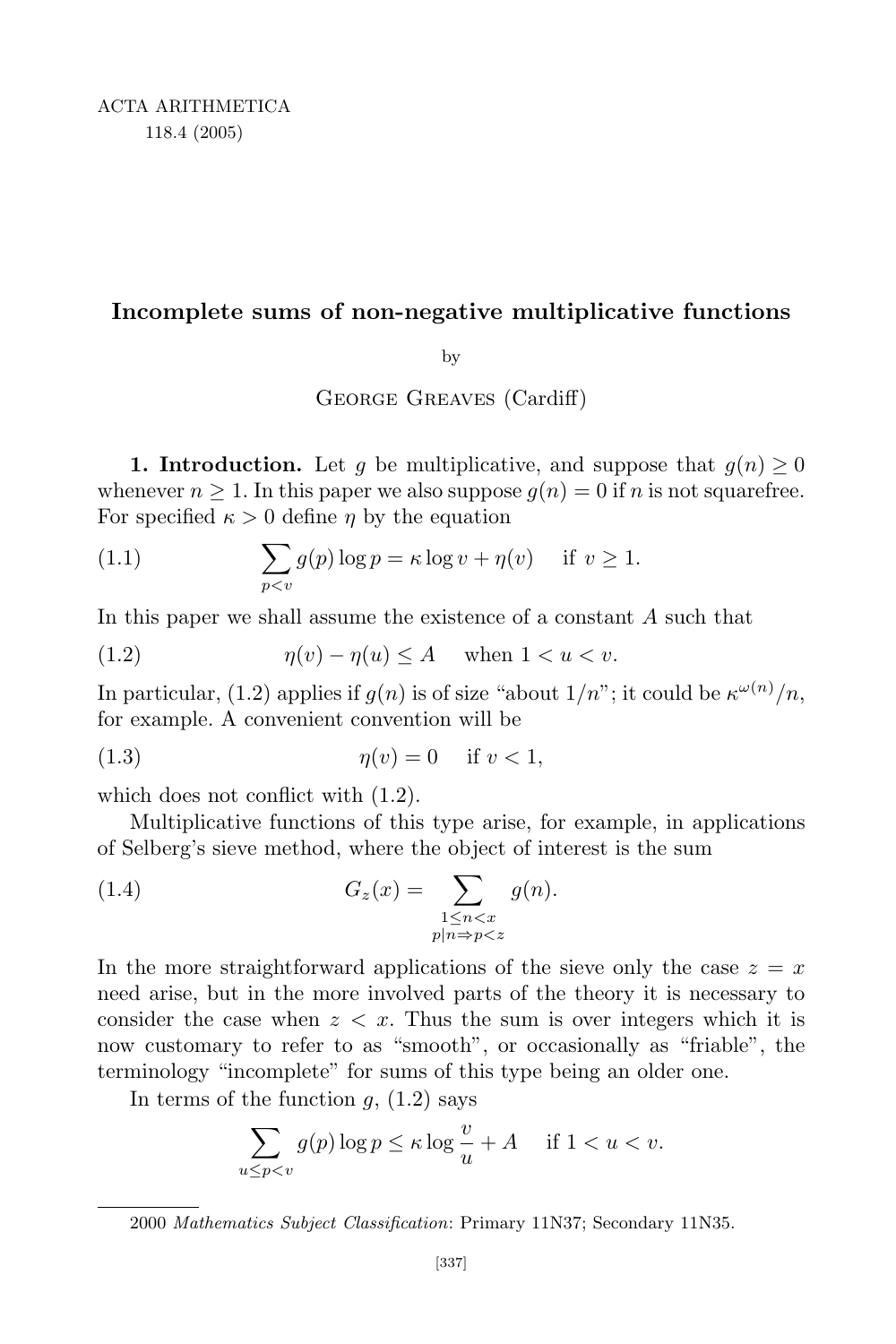In the context of the sieve method, situations arise (cf. *§*1.3.5 in [3], for example) in which the readily available information about the function *g* is of this form. Theorem 1 below is concerned with the estimation of the sum  $G_z(x)$  in this context.

In work on multiplicative functions it is more usual to make a two-sided assumption in place of (1.2), for example

(1.5) 
$$
|\eta(v)| \le \frac{1}{2}A \quad \text{when } v \ge 1.
$$

This implies the two-sided version of (1.2), in which the left side is replaced by its absolute value. The analogous two-sided conclusion appears in Theorem 2, where we also assume that the constant *A* can be chosen so that

(1.6) 
$$
\sum_{p
$$

as is straightforward when the series  $\sum g^2(p) \log p$  converges.

Write  $x = z^s$ . A result of Song [11] implies that when  $0 < \varepsilon < 1$ , and on the basis of an assumption slightly weaker than (1.5),

(1.7) 
$$
\frac{G_z(z^s)}{G_z(\infty)} = \sigma(s) + O\left(\frac{\log(s+1)}{(\log z)^{1-\varepsilon}}\right),
$$

for a certain function  $\sigma(s)$  which we describe below. The factor  $\log(s+1)$ was promptly removed by Tenenbaum in [13]. Note that the apparent convergence question implied by the symbol  $\infty$  is a trivial one, since the sum in  $(1.4)$  is independent of x as soon as x is large enough. Here, and in  $(1.8)$ below, the *O*-constant may depend on *ε* and on the constants *A* and *κ* from (1.1), (1.5) and (1.6). Elsewhere, however, *O*-constants will depend only on  $\kappa$ , their dependence on A being made explicit.

Halberstam and Richert had previously obtained a result like the case  $\varepsilon = 0$  of (1.7) in which the increasing factor  $\log(s + 1)$  assumed the weaker form *s* <sup>2</sup>*κ*+1. Song's paper used additional ideas drawn from a paper of Hildebrand [8] on the related but more difficult sum

$$
\Psi(x,z) = \sum_{\substack{1 \le n < x \\ p|n \Rightarrow p < z}} 1,
$$

for which Hildebrand noted that a corresponding factor  $\log(s + 1)$  cannot be improved. Actually Song's result was obtained in a more general context than that just described. In particular our assumption that  $g(p^{\alpha}) = 0$  at prime powers  $p^{\alpha}$  when  $\alpha \geq 2$  can be appreciably relaxed. We do not examine this situation in this article, but Theorem 1 relaxes the condition (1.5) in a different respect. Generalisation in other directions is also possible, an account of which may appear in due course.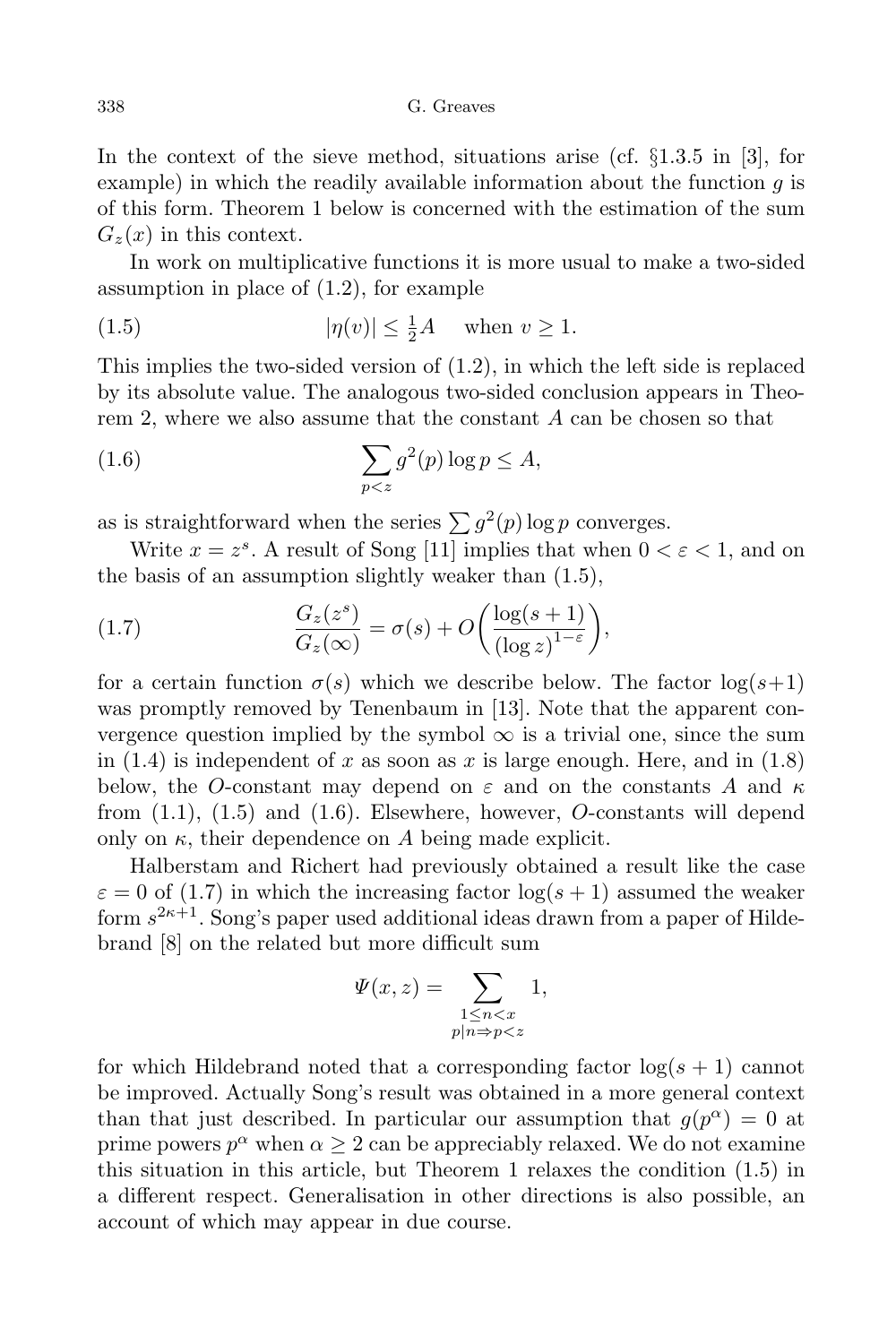The formula (1.7) is, however, rather weak in its *s*-aspect. The continuous expression  $\sigma(s)$  satisfies  $\sigma(s) = 1 + O(e^{-s \log s})$ , and Lemma 1 (below) implies

(1.8) 
$$
\frac{G_z(z^s)}{G_z(\infty)} = 1 - e^{-s \log s + O(s)}.
$$

The comparatively weak nature of the *s*-dependence of the *O*-term in (1.7) is therefore somewhat disappointing.

In this article we describe a method which allows us to combine the *z*-dependence in (1.7) with the *s*-dependence from (1.8).

Our result is enunciated in terms of the following notation. The continuous function  $\sigma$  can be defined by requiring

(1.9) 
$$
\sigma(s) = 0 \quad \text{if } s < 0, \quad \frac{d}{ds} \left( \frac{\sigma(s)}{s^{\kappa}} \right) + \frac{\kappa \sigma(s-1)}{s^{\kappa+1}} = 0 \quad \text{if } s \neq 0,
$$

so that  $\sigma(s) = Cs^{\kappa}$  when  $0 \leq s \leq 1$ , for some constant *C*: we specify

(1.10) 
$$
C = e^{-\gamma \kappa} / \Gamma(\kappa + 1).
$$

For larger *s* the function  $\sigma(s)$  is defined on [0, N] by induction on N, using successive integrations of (1.9). The choice of *C* gives (see [1], or *§*7.1.1 in [3] for details)  $\sigma(s) \to 1$  as  $s \to \infty$ . We will say more about the function  $\sigma$ later. The notation  $\sigma$  is not exactly as in either [6] or [11].

A simple example of this situation is when  $q(p) = 1/\phi(p)$ ,  $\phi$  being Euler's totient function. In this case (1.5) holds when  $\kappa = 1$ , and at  $s = 1$ (1.7) reduces to the well known estimate

$$
\sum_{1 \le n < x} \frac{|\mu(n)|}{\phi(n)} = \log x + O(1).
$$

In the general case, let *B* be any number for which

(1.11) 
$$
B \ge 1, \quad B(z) := \frac{1}{\log z} \sum_{p < z} \frac{g(p)}{1 + g(p)} \log p \le B.
$$

We suppose  $B \geq 1$  for convenience, and because our Lemma 1 is rather weak for small *B*. Then define

(1.12) 
$$
\psi_B(v) = \int_{B < t < v} \log \frac{t}{B} dt = \begin{cases} v \log \frac{v}{B} - v + B & \text{if } v > B, \\ 0 & \text{otherwise.} \end{cases}
$$

If (1.2) or (1.5) holds then (1.11) follows with  $B = \kappa + A/\log z$ , and hence with  $B = \kappa + A/\log 2$ . In the treatment of the ensuing theorems we weaken this statement to  $B = O(A)$ .

THEOREM 1. *Suppose that q is multiplicative*, *that*  $q(n) \geq 0$ , *and that*  $g(p^{\alpha}) = 0$  *when*  $\alpha \geq 2$  *and p is prime. Assume that*  $\kappa > 0$  *and*  $A \geq 1$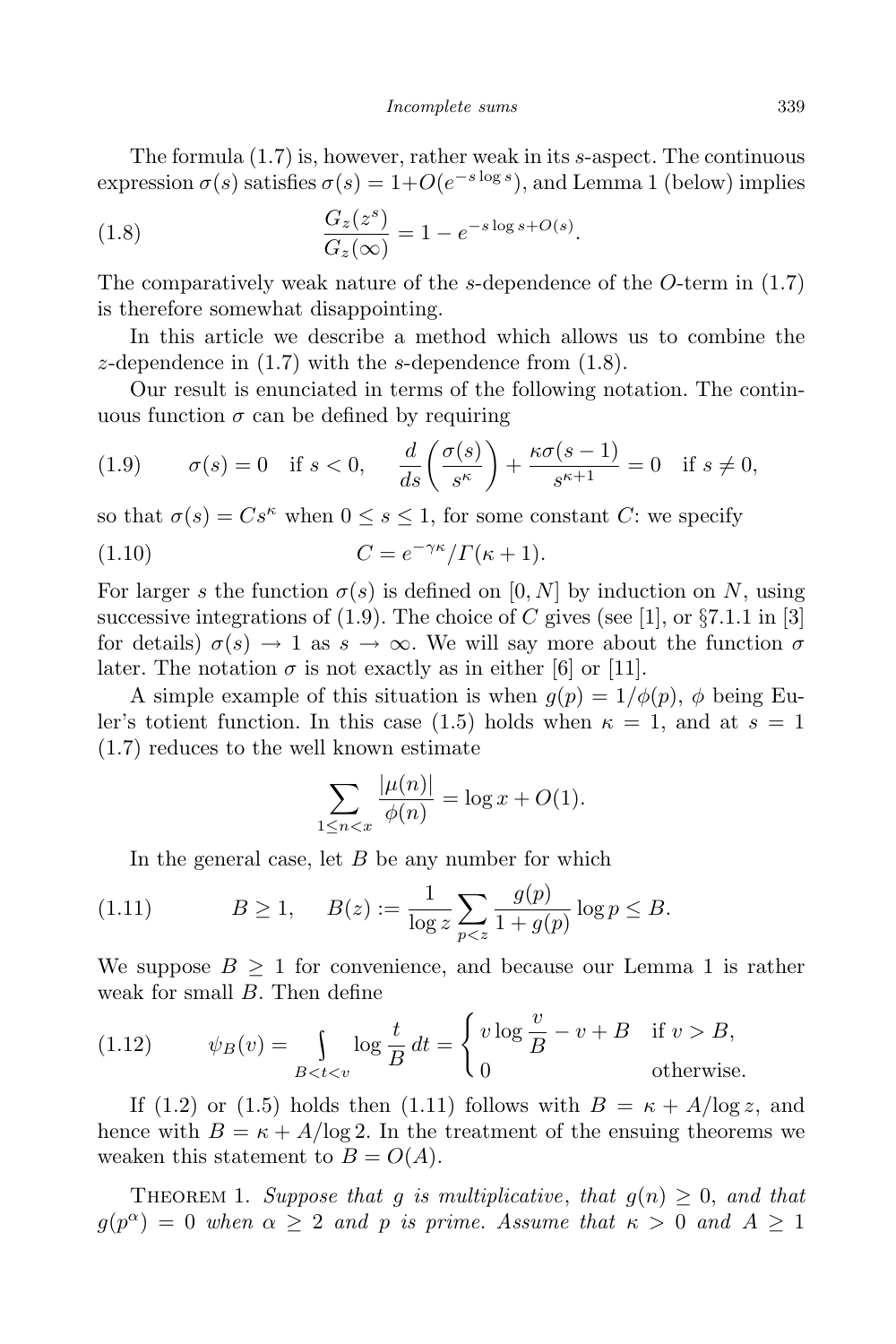*are such that* (1.2) *holds when*  $v < z$ *. Then the sum*  $G_z(z^s)$  *defined in* (1.4) *satisfies*

$$
\frac{G_z(z^s)}{G_z(\infty)} \ge \sigma(s) - \frac{e^{-\psi_B(s) + O(A)}}{\log z} \quad when \ s \ge 1,
$$

*in which the O-constant depends only upon κ.*

The sense of the inequality in Theorem 1 reflects the fact, noted and used in [9], that the quotient on the left increases if an individual value of  $g(p)$  is decreased.

If we are not concerned with the particular requirements of the sieve method and its applications then it is more usual to draw a two-sided conclusion on the basis of a corresponding two-sided hypothesis. The method used here leads to the following two-sided analogue of Theorem 1.

THEOREM 2. Let g be as in Theorem 1, but suppose that  $\kappa > 0$  and  $A \geq 1$  *are such that* (1.6) *applies and* (1.5) *holds when*  $v < z$ *. Then the sum*  $G_z(z^s)$  *defined in* (1.4) *satisfies* 

$$
\left|\frac{G_z(z^s)}{G_z(\infty)} - \sigma(s)\right| \le \frac{s e^{-\psi_B(s) + O(A)}}{\log z} \quad when \ s \ge 1,
$$

*in which the implied constant depends only upon*  $\kappa$ , and  $\sigma$  *is as in* (1.9).

Actually Theorem 2 is rather weak in its upper-bound aspect. Because  $G_z(z^s) \leq G_z(\infty)$ , the upper bound for  $G_z(z^s)$  implied by Theorem 2 becomes trivial when the entry on the right exceeds  $1 - \sigma(s)$ . Actually an asymptotic analysis shows  $1 - \sigma(s) = e^{-s \log s - s \log \log s + O(s)}$  (see [7] for a much stronger result), so this triviality has already arisen when  $s > \log \log z$ , for example. Recently, developing on further work of Song [12], G. Tenenbaum and J. Wu [14] have studied the related but harder questions in which, in essence, the summand  $g(n)$  is replaced by  $n g(n)$ , on the basis of a stronger assumption about  $g(p)$  involving  $\sum pg(p)$  log *p* rather than  $\sum g(p)$  log *p*. After seeing a preliminary draft of this paper, Tenenbaum pointed out to the author that a partial summation based on Theorem 2.1 in [14] will lead (on the basis of the stronger assumption about  $g(p)$  to a version of Theorem 2 in which a factor  $1 - \sigma(s)$  appears on the right instead of the exponential in Theorems 1 and 2, and which is therefore appreciably stronger for large *s*.

An attempt at a corresponding inference in connection with Theorem 1 would, however, involve further considerations.

The method adopted in this paper is of a rather different character. In particular, we make use of an estimate (provided in Lemma 1) depending only on the rather simple device attributed to R. A. Rankin, in contrast to the more analytic methods used in [14]. Any weakness in this estimate does, of course, lead to a corresponding weakness in our Theorems 1 and 2.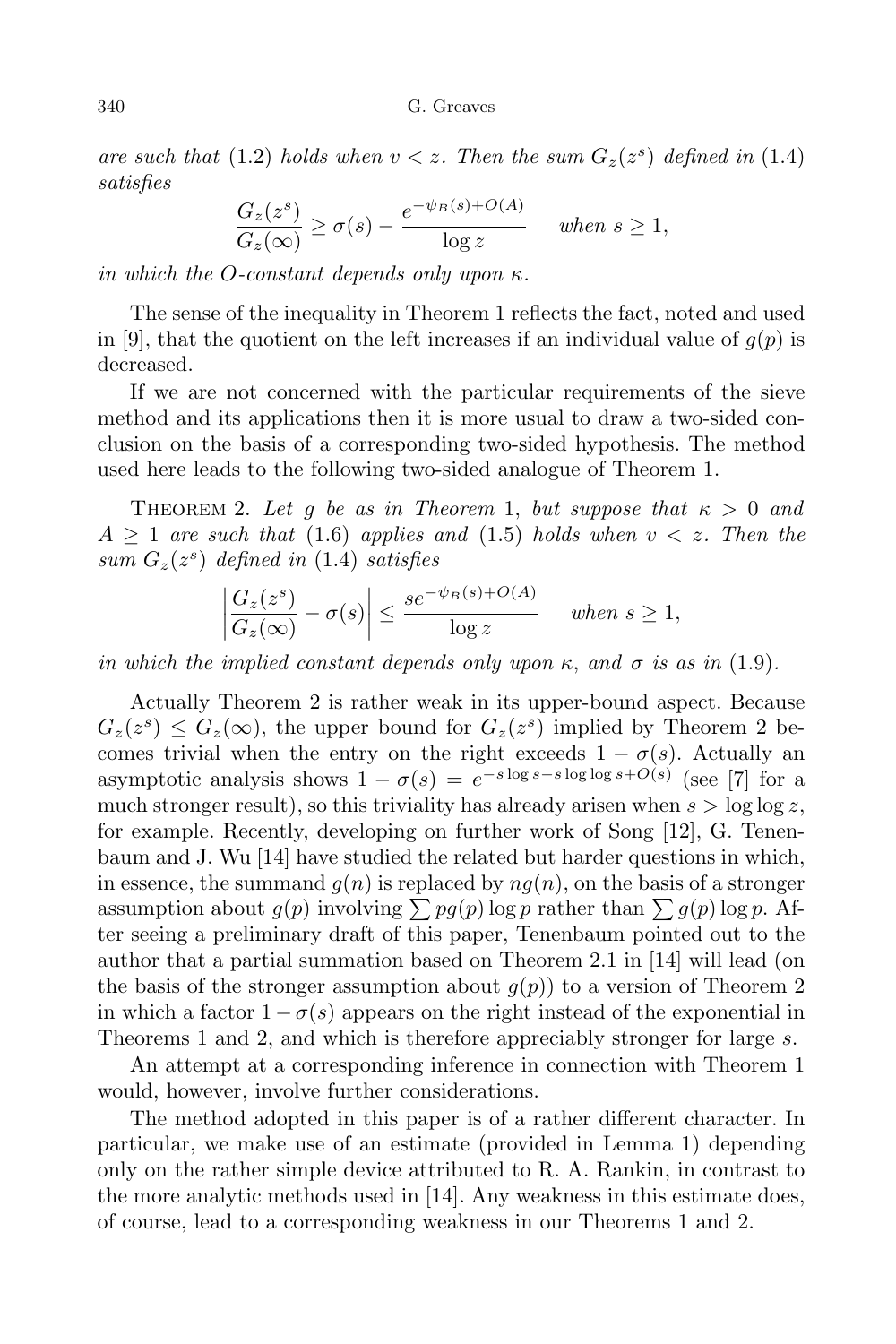The methods employed in [6], and also those in [8] and [11], used an integral equation for  $G_z(x)$  derived by a procedure that goes back to Chebyshev. We use a similar equation (2.4) for the residual quantity  $I_z(x)$  $G_z(\infty) - G_z(x)$ . There is an important difference between these equations, namely that the sum  $(2.5)$  is over "large" integers, exceeding  $x/z<sup>2</sup>$ .

The leading term in an approximation to  $I_z(x)$  involves the continuous function  $i(s) = 1 - \sigma(s)$ , where  $\sigma$  is as in (1.9). The function *i* has a certain adjoint *r* defined in (3.8). The way in which these adjoints have been used in the previous literature is that the inner product  $\langle i, r \rangle$  (defined in (3.10)) is constant: this is used to transfer information between small values of *s* and larger values, normally the limiting case  $s \to \infty$ . This device goes back to papers of de Bruijn [2]. It can, for example, be used to connect the value  $\sigma(\infty) = 1$  with the value of *C* given in (1.10).

In this paper, however, we will consider the inner product of *r* not with the continuous approximating function  $i(s)$  but with the arithmetic object  $i_z(s) = I_z(z^s)$  whose behaviour  $i(s)$  will be shown to represent. The inner product  $\langle i_z, r \rangle$  will not be constant, but it will be shown in Lemma 4 to be expressible in a form which can be shown (as a consequence of Lemma 1) to be suitably small.

Finally, this estimate for the inner product can be used in a fashion analogous to that used in the continuous case. As in  $[6]$ ,  $[8]$  or  $[11]$  we start with information available at  $s = 1$ . We will show how to transfer this information, using the estimate for the inner product, to larger values of *s*, thereby obtaining Theorem 1.

A proof of a weaker version of Theorem 1 was attempted in the author's book [3], but the argument given there was incorrect. In particular, on page 270, it neglected the contribution from the terms with  $n \leq x$  to a certain Stieltjes integral analogous to (3.14) below. It seems unlikely that Theorem 1 can be proved by any similar argument that does not operate on the quantity  $I_z(x)$  (introduced in (2.2)) in some fashion, such as that employed below.

A similar oversight involving a Stieltjes integral appeared on page 58 of [3], in the course of the proof of a theorem fundamental to Theorem 1. This error (for which the present author takes responsibility) also appeared in the joint publication [5]. A correction [4] to these items was posted on the author's web pages in December 2002, but in respect of Theorem 1 this treatment was confined to providing an independent proof of a weak corollary to Theorem 1 (relating to the context  $s = 1$ ), which is all that was used elsewhere in [3].

Theorem 1 is of independent interest, and this paper establishes the full version, including an extension to the case when  $0 < \kappa < 1$ , and (at the cost of some extra considerations) demonstrates what the current version of the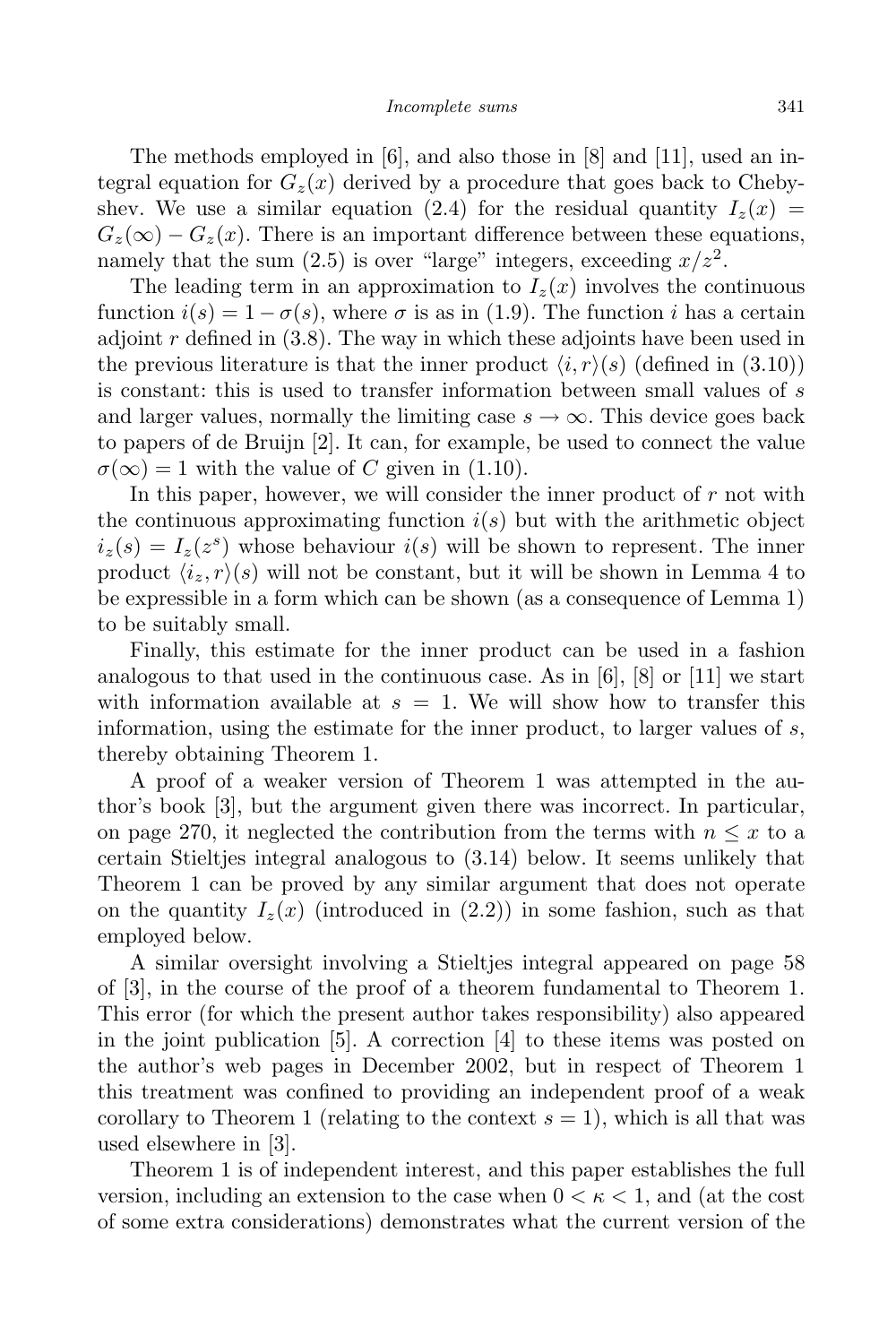methods employed leads to in the context of Theorem 2. For completeness, the necessary material from [4] is included as *§*7.

The author thanks the referee for his comments on an earlier version of this paper.

**2. An integral equation.** From this point onwards we will streamline our notation somewhat by setting

(2.1) 
$$
g_z(n) = \begin{cases} g(n) & \text{if } p | n \Rightarrow p < z, \\ 0 & \text{otherwise.} \end{cases}
$$

This will prevent explicit repetition of the condition on the prime *p* expressed in (2.1). For example, (1.4) now reduces to

$$
G_z(x) = \sum_{1 \leq n < x} g_z(n).
$$

The ideas in Lemmas 1 and 2 are best expressed in terms not of the sum defined in (1.4) but of

(2.2) 
$$
I_z(x) = G_z(\infty) - G_z(x) = \sum_{n \ge x} g_z(n),
$$

where  $q_z$  is as in  $(2.1)$ .

The following application of Rankin's device is not new, and can be found in [10], or in the subsequent account in [3]. It also appeared earlier, in a somewhat different aspect, in Lemma 4.1 in [6].

Lemma 1. *The expression defined in* (2.2) *satisfies*

(2.3) 
$$
0 \le I_z(z^s) \le G_z(\infty) \exp(-\psi_B(s)) \quad \text{if } s \ge 1,
$$

*where B satisfies* (1.11) *and*  $\psi_B$  *is as in* (1.12)*.* 

Since the proof is rather short, and the notations in the references just given are slightly different from that of this paper, we give a self-contained account here. It is clear from (2.2) that  $I_z(x) \geq 0$ , since  $g(n) \geq 0$ . On the other hand, suppose  $\varepsilon \geq 0$  and observe

$$
I_z(x) \leq \frac{1}{x^{\varepsilon}} \sum_{n \geq x} g_z(n) n^{\varepsilon} \leq \frac{1}{x^{\varepsilon}} \prod_{p < z} (1 + p^{\varepsilon} g(p)).
$$

Expression of  $G_z(\infty)$  from (1.4) as a product over primes gives

$$
\frac{I_z(x)}{G_z(\infty)} \le \frac{1}{x^{\varepsilon}} \prod_{p < z} \frac{1 + p^{\varepsilon} g(p)}{1 + g(p)} = \frac{1}{x^{\varepsilon}} \prod_{p < z} \left( 1 + \frac{g(p)(p^{\varepsilon} - 1)}{1 + g(p)} \right)
$$
\n
$$
\le \frac{1}{x^{\varepsilon}} \exp \sum_{p < z} \frac{g(p)(p^{\varepsilon} - 1)}{1 + g(p)}.
$$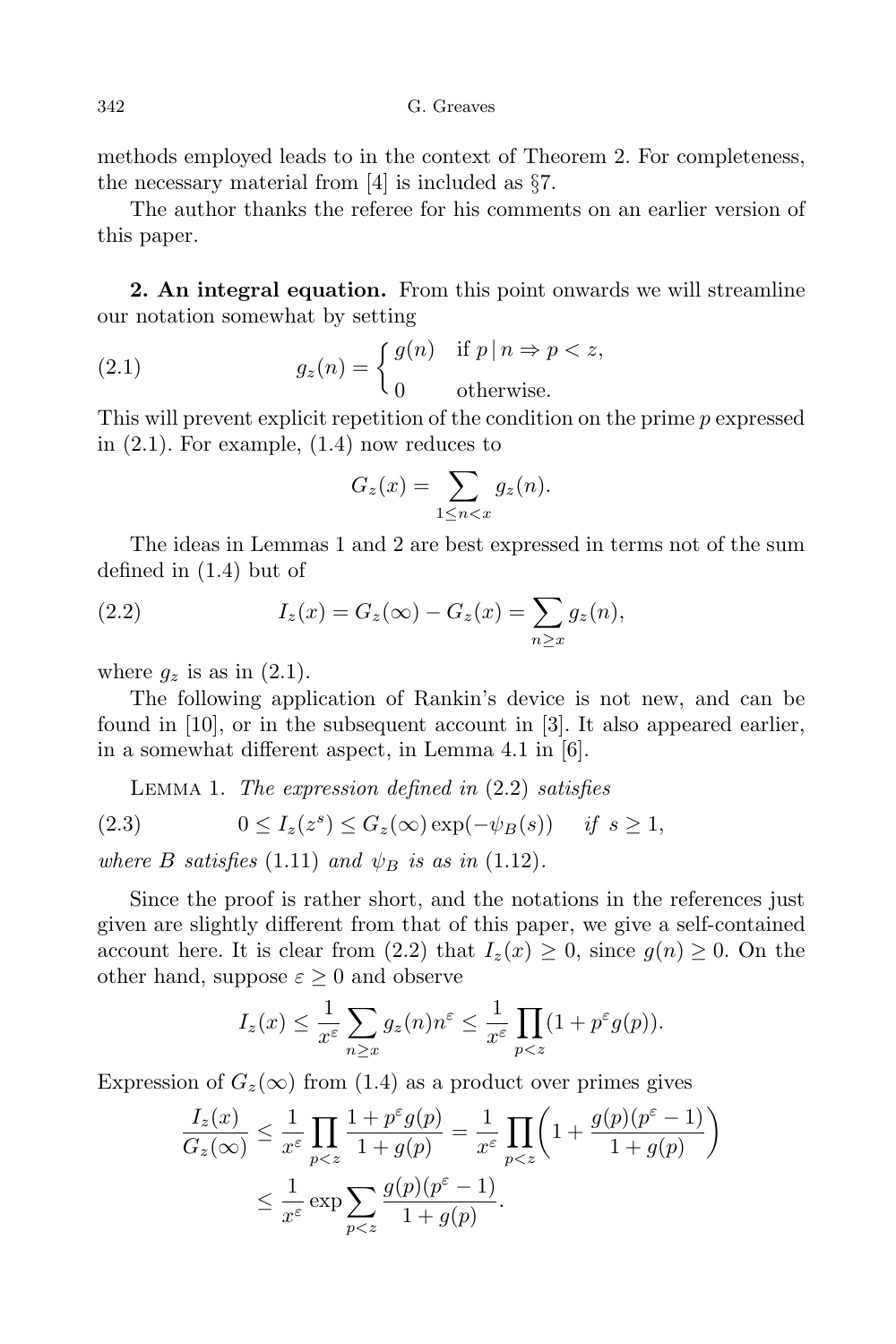We may write  $\varepsilon = c/\log z$ , provided  $c \geq 0$ . Then when  $p < z$ ,

$$
\frac{p^{\varepsilon}-1}{c\log p/\log z} = \frac{e^{c\log p/\log z}-1}{c\log p/\log z} \le \frac{e^c-1}{c},
$$

for example because  $(e^x - 1)/x$  increases with *x* when  $x \ge 0$ , as an inspection of its Maclaurin series shows. When we write  $x = z^s$  this gives

$$
\frac{I_z(z^s)}{G_z(\infty)} \le \frac{1}{e^{cs}} \exp\left(\frac{e^c - 1}{\log z} \sum_{p < z} \frac{g(p)}{1 + g(p)} \log p\right)
$$
\n
$$
\le \exp(-cs + B(e^c - 1)),
$$

in which (1.11) has been used.

Take  $c = \log s - \log B$  when  $s \geq B$  and  $c = 0$  otherwise, so that  $c \geq 0$  as required. Lemma 1, which is trivial when  $s < B$ , now follows.

In the integral equation in Lemma 2 it is important that the residual sum  $\Delta_z(s)$  is expressed as a sum involving  $g_z(n)$  over values of *n* that are large when  $x/z$  is large, so that Lemma 1 is, in principle, applicable to these sums. In other respects the procedure in Lemma 2 is analogous to one used in [6], [8] and [11].

LEMMA 2. *The sum*  $I_z(x)$  *defined in* (2.2) *satisfies* 

(2.4) 
$$
I_z(x) \log x + \int_x^{\infty} I_z(t) \frac{dt}{t} = \kappa \int_{x/z}^x I_z(t) \frac{dt}{t} + \Delta_z(x),
$$

*where, with*  $\eta$  *defined as in* (1.1) *and* (1.3),

(2.5) 
$$
\Delta_z(x) = \sum_{x/z \le m} g_z(m)(\eta(z) - \eta(x/m)) - \sum_{p < z} g^2(p) \log p \sum_{\substack{k \ge x/p^2 \\ (k,p)=1}} g_z(k).
$$

In this lemma, questions of convergence are trivial because  $g_z(m)$  and  $I_z(x)$  vanish when *m* and *x* are large enough.

Begin by noting that  $\sum_{p|n} \log p = \log n$  for squarefree *n*, whence

$$
\sum_{n\geq x} g_z(n) \log n = \sum_{mp\geq x} g_z(mp) \log p
$$
  
= 
$$
\sum_{m\geq x/z} g_z(m) \sum_{x/m\leq p < z} g(p) \log p - \sum_{m>x/z} g_z(m) \sum_{x/m\leq p < z} g(p) \log p.
$$

In the last sum, arising because *g* is supported on squarefrees, substitute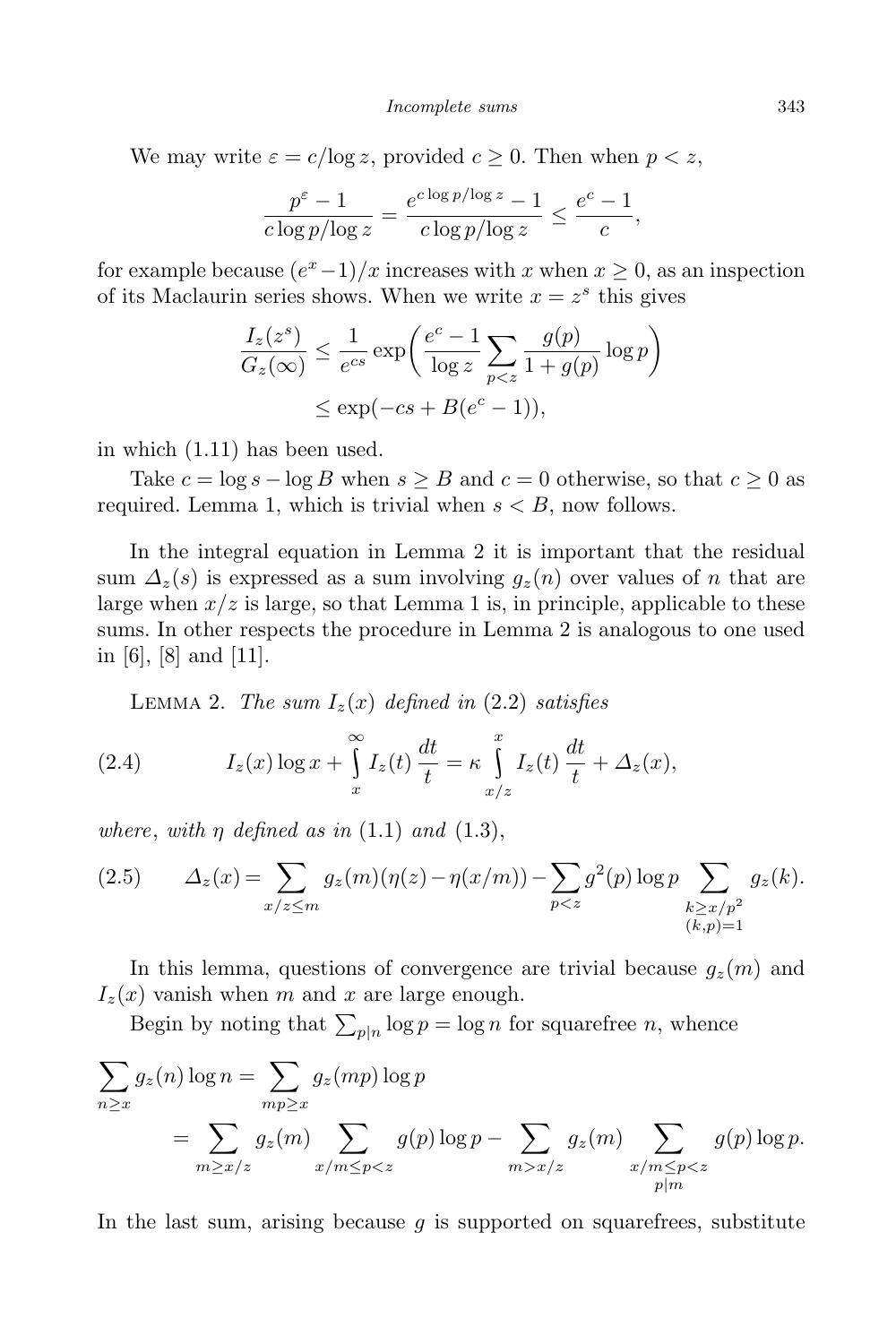$m = pk$ . Thus

$$
\sum_{n\geq x} g_z(n) \log n
$$
\n
$$
= \sum_{m\geq x/z} g_z(m) \sum_{x/m\leq p < z} g(p) \log p - \sum_{p< z} g^2(p) \log p \sum_{\substack{k\geq x/p^2\\(k,p)=1}} g_z(k).
$$

The first inner sum on the right can be expressed via (1.1) as

$$
\sum_{x/m \le p < z} g(p) \log p = \begin{cases} \kappa \log \frac{z}{x/m} + \eta(z) - \eta(x/m) & \text{if } x/z \le m < x, \\ \kappa \log z + \eta(z) & \text{if } m \ge x. \end{cases}
$$

The notation is streamlined by the convention (1.3), that  $\eta(v) = 0$  if  $v < 1$ . This is not in conflict with  $(1.1)$ , because  $(1.1)$  does not apply when  $v < 1$ . Thus we obtain

(2.6) 
$$
\sum_{n \ge x} g_z(n) \log n
$$
  
=  $\kappa \sum_{x/z \le m < x} g_z(m) \log \frac{m}{x/z} + \kappa \sum_{m \ge x} g_z(m) \log z + \Delta_z(x),$ 

with  $\Delta_z(x)$  as in (2.5), in which the entries  $\eta(x/m)$  are null when  $m \geq x$ . In the notation  $(2.2)$  we have

(2.7) 
$$
\sum_{n\geq x} g_z(n) \log \frac{n}{x} = \sum_{x\leq t\leq n} g_z(n) \frac{dt}{t} = \int_x^{\infty} I_z(t) \frac{dt}{t}.
$$

Hence, when  $u \leq v$ ,

(2.8) 
$$
\int_{u}^{v} I_{z}(t) \frac{dt}{t} = \sum_{\substack{u \le t \le v \\ t \le m}} g_{z}(m) \frac{dt}{t}
$$

$$
= \sum_{u \le m < v} g_{z}(m) \log \frac{m}{u} + \sum_{m \ge v} g_{z}(m) \log \frac{v}{u}
$$

Choose  $u = x/z$ ,  $v = x$  in (2.8). Then with (2.2), (2.6) and (2.7) it gives the equation (2.4) asserted in Lemma 2.

*.*

**3. Adjoints and inner products.** We will proceed by writing down the integral equation satisfied by a suitable continuous function  $i(s)$  approximating to  $I_z(z^s)/G_z(\infty)$ . For this purpose it is better to modify our notation somewhat, as follows almost at once.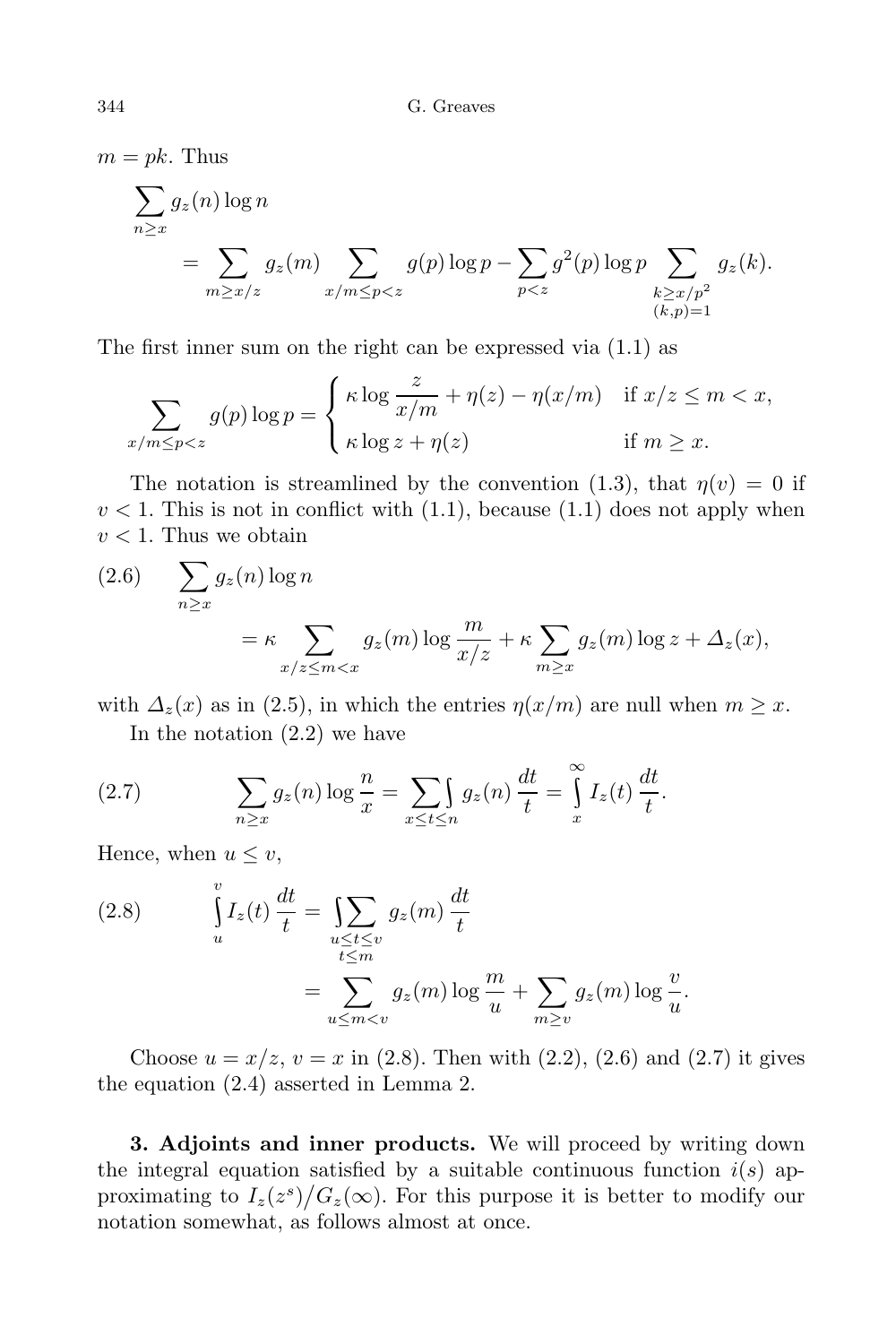First, however, note that (1.9) gives

$$
s\sigma'(s) = \kappa(\sigma(s) - \sigma(s - 1)) \quad \text{if } s \neq 0.
$$

For our purposes it is preferable to note the integrated form

(3.1) 
$$
s\sigma(s) = \int_{0}^{s} \sigma(u) du + \kappa \int_{s-1}^{s} \sigma(u) du \quad \text{for all } s.
$$

There is a discussion in [3] of the existence and properties of a standard solution  $\sigma = \sigma_{\kappa}$ , introduced in [1], satisfying

(3.2) 
$$
\sigma(s) = \begin{cases} Cs^{\kappa} & \text{if } 0 \le s \le 1, \\ 1 + O(e^{-s \log s}) & \text{if } s > 1, \end{cases}
$$

where  $C$  is the constant appearing in  $(1.10)$ .

In (2.4), set

(3.3) 
$$
x = z^s
$$
,  $t = z^u$ ,  $I_z(x) = i_z(s)$ ,  $\Delta_z(x) = \delta_z(s)$ ,

so that  $s = \log x / \log z$  and  $du = dt / (t \log z)$ . Then (2.4) becomes

(3.4) 
$$
si_z(s) + \int_s^{\infty} i_z(u) du = \kappa \int_{s-1}^s i_z(u) du + \frac{\delta_z(s)}{\log z}.
$$

The corresponding continuous expression appearing in our approximation to  $I_z(x) = G_z(\infty) - G_z(s)$  will be

$$
(3.5) \t\t i(s) = 1 - \sigma(s),
$$

so that (3.2) shows  $i(s) \to 0$  as  $s \to \infty$ . Then (3.1) gives

$$
-si(s) = \kappa - \int_{0}^{s} i(u) du - \kappa \int_{s-1}^{s} i(u) du.
$$

Because of (3.2), letting  $s \to \infty$  shows

$$
\int_{0}^{\infty} i(u) du = \kappa.
$$

Thus

(3.6) 
$$
si(s) + \int_{s}^{\infty} i(u) du = \kappa \int_{s-1}^{s} i(u) du,
$$

the equation which would result from ignoring the entry  $\delta_z(s)$  in (3.4). Note that  $(3.2)$  and  $(3.5)$  give

$$
i(s) = 1 - Cs^{\kappa} \quad \text{when } 0 \le s \le 1.
$$

The equation (3.6) has an "adjoint"

(3.7) 
$$
\frac{d}{ds}(sr(s)) = -\kappa r(s) + \kappa r(s+1).
$$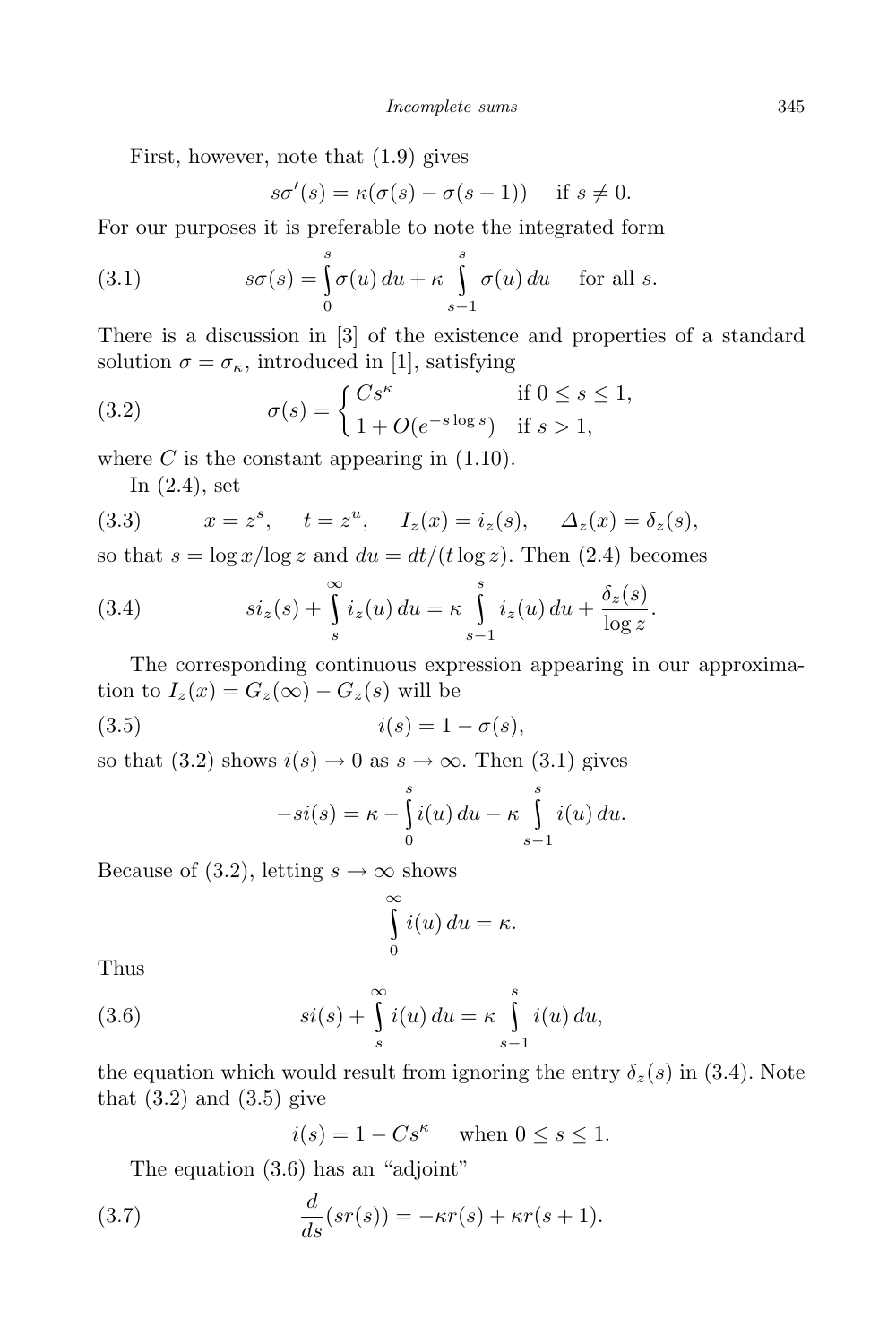346 G. Greaves

It is straightforward to verify that this equation has a solution in *s >* 0 expressible as a Laplace transform,

(3.8) 
$$
r(s) = \int_{0}^{\infty} \exp\left(-sx + \kappa \int_{0}^{x} \frac{1 - e^{-t}}{t} dt\right) dx,
$$

for which  $r(s) \sim 1/s$  as  $s \to \infty$ . Observe in passing that integrating (3.7) therefore gives

(3.9) 
$$
sr(s) - \kappa \int_{s-1}^{s} r(x+1) dx = 1.
$$

Further, define an "inner product"

(3.10) 
$$
\langle R, r \rangle (s) = sr(s)R(s) - \kappa \int_{s-1}^{s} r(x+1)R(x) dx.
$$

We can verify that  $\langle \sigma, r \rangle$ (*s*) (and therefore  $\langle i, r \rangle$ (*s*), from (3.5) and (3.9)) is constant, an observation leading to the consistency of the two statements in (3.2). These matters are discussed at greater length in [3]. The central idea used here is from [2].

Now write

(3.11) 
$$
i_z(s) = G_z(\infty) \left( i(s) + \frac{\xi_z(s)}{\log z} \right),
$$

so that Theorem 1 asserts that  $\xi_z(s) \leq e^{-\psi_B(s) + O(A)}$ . The inner product  $\langle i_z, r \rangle$ (*s*) (and hence  $\langle \xi_z, r \rangle$ (*s*)) will not be constant, because (3.4) contains the entry  $\delta_z(s)$  not appearing in (3.6).

We will have more than one occasion in this paper to refer to the following lemma. One of them arises in Lemma 4, where we derive an estimate of  $\langle \xi_z, r \rangle$ (*s*) needed for Theorem 1, by expressing it in terms of  $\delta_z(s)$  and appealing to Lemma 1.

For our purposes, the definition of the Stieltjes integrals used in this paper may be taken as being supplied by integration by parts, as used in the course of the proof of Lemma 3.

Lemma 3. *Suppose that an expression E*(*t*) *satisfies*

 $E(v) - E(u) \leq A$  *whenever*  $2 \leq u < v < z$ ,

*and that an expression f*(*t*) *is positive*, *monotone and differentiable on an interval*  $[x, y)$ *, where*  $2 \leq x \leq y \leq z$ *. Then* 

$$
\int_{x \le t \le y} f(t) dE(t) < A \max\{f(x), f(y)\}.
$$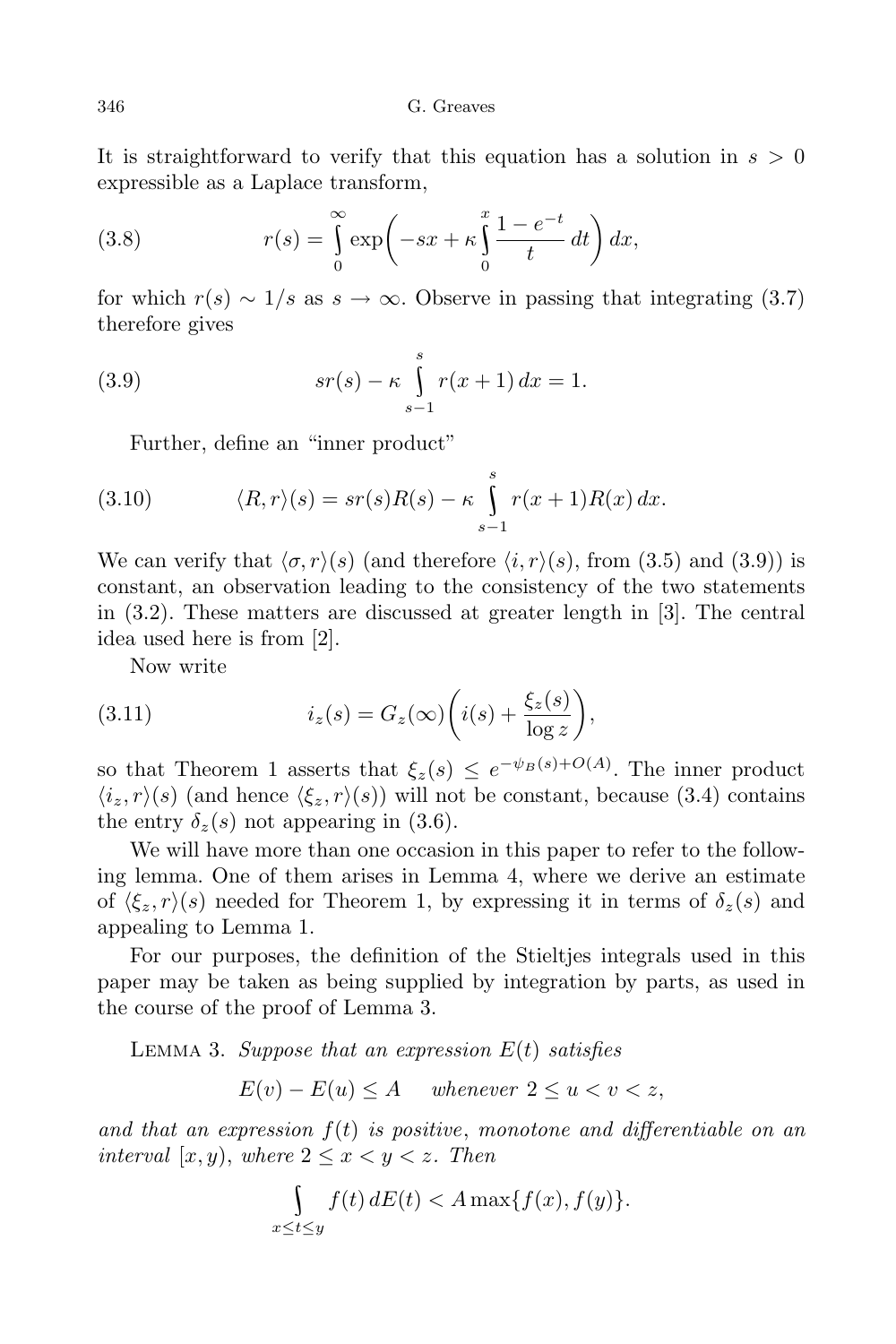When *f* decreases we obtain

$$
\int_{x \le t \le y} f(t) dE(t) = \int_{x \le t \le y} f(t) d(E(t) - E(x))
$$
\n
$$
= (E(y) - E(x))f(y) + \int_{x}^{y} (E(t) - E(x)) |f'(t)| dt
$$
\n
$$
< Af(y) + A(f(x) - f(y)) = Af(x).
$$

When *f* increases a similar argument applies, invoking  $d(E(y) - E(t))$ . This proves Lemma 3.

Lemma 4. *When* (1.2) *and* (1.11) *hold the inner product defined by* (3.10), (3.11) *and* (3.8) *satisfies*

$$
\langle \xi_z, r \rangle (s) \leq Asr(s) \exp(-\psi_B(s)) \quad \text{if } s \geq 1,
$$

*where*  $\psi_B$  *is as in* (1.12).

From (3.11), (3.4) and (3.6) we obtain an integral equation for  $\xi_z(s)$ ,

$$
s\xi_z(s) + \int_s^{\infty} \xi_z(u) du = \kappa \int_{s-1}^s \xi_z(u) du + \frac{\delta_z(s)}{G_z(\infty)}.
$$

From this we obtain an equation between Stieltjes integrals,

$$
\int_{s\leq u} r(u) \frac{d\delta_z(u)}{G_z(\infty)} = \int_{s\leq u} r(u) (ud\xi_z(u) - \kappa \xi_z(u) du + \kappa \xi_z(u-1) du),
$$

which we consider in two ways.

After integration by parts the first entry on the right becomes, because of (3.7),

$$
\int_{s\leq u}ur(u)\,d\xi_z(u)=-sr(s)\xi_z(s)-\int_{s}^{\infty}\xi_z(u)(-\kappa r(u)+\kappa r(u+1))\,du.
$$

This gives an equation involving the inner product defined in (3.10),

(3.12) 
$$
\int_{s\leq u} r(u) \frac{d\delta_z(u)}{G_z(\infty)} = -sr(s)\xi_z(s) + \kappa \int_{s-1}^s r(u+1)\xi_z(u) du = -\langle \xi_z, r \rangle(s).
$$

Secondly, the substitution (3.3) and the expression (2.5) for  $\Delta_z$  give

(3.13) 
$$
\int_{s\leq u} r(u) d\delta_z(u) = \int_{x\leq t} r\left(\frac{\log t}{\log z}\right) d\Delta_z(t) = I_1 - I_2,
$$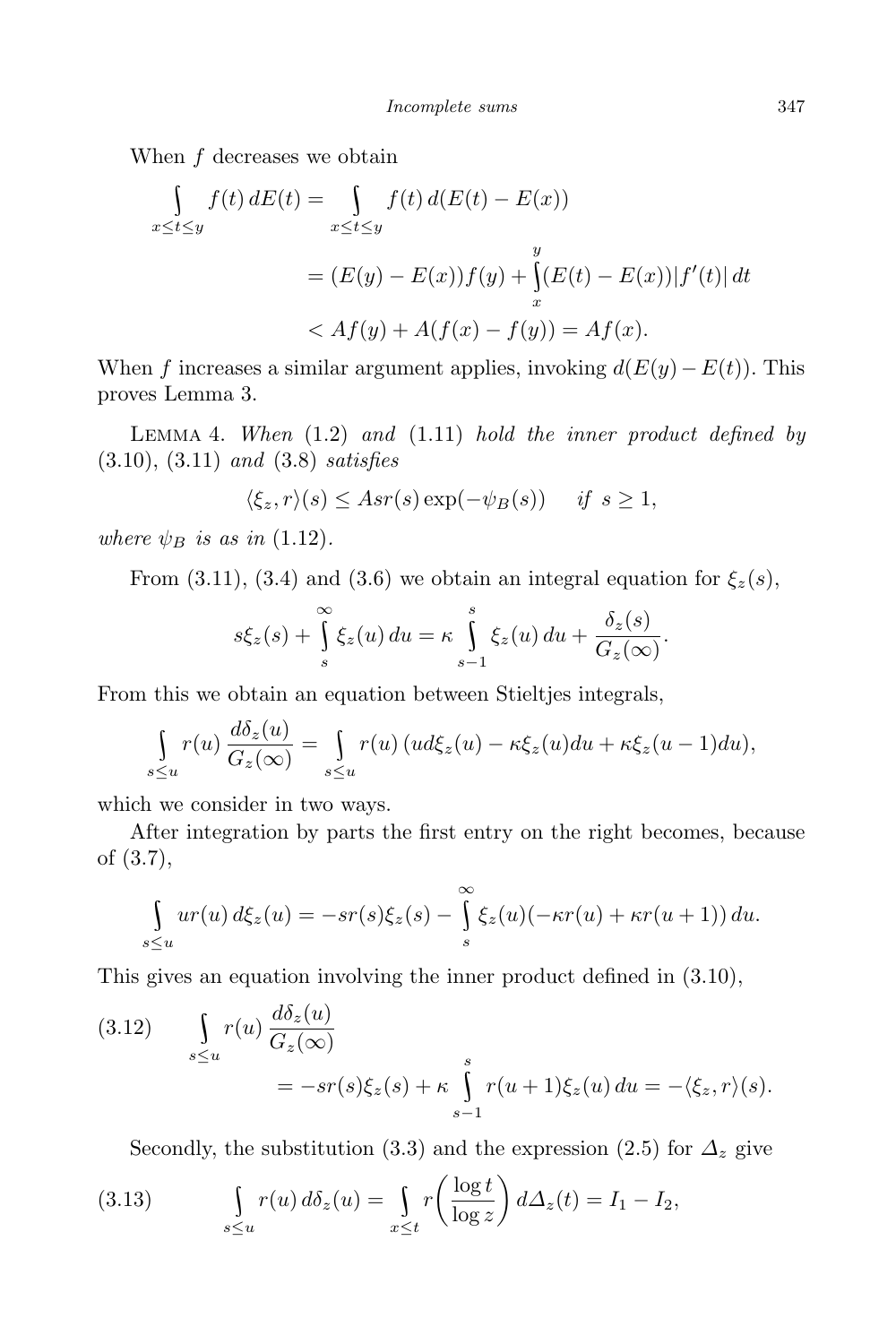where

(3.14) 
$$
I_1 = \int_{x \le t} r \left( \frac{\log t}{\log z} \right) d \left( \sum_{t/z \le m} g_z(m) (\eta(z) - \eta(t/m)) \right),
$$

$$
(3.15) \t I2 = \int_{x \le t} r \left( \frac{\log t}{\log z} \right) d \left( \sum_{p < z} g^2(p) \log p \sum_{\substack{k \ge t/p^2 \\ (k,p)=1}} g_z(k) \right).
$$

Note that (3.12) and (3.13) give  $G_z(\infty)\langle \xi_z, r \rangle(s) = -I_1 + I_2$ .

Invert the order of summation and integration in (3.14), to obtain

$$
I_1 = \sum_{x/z \le m} g_z(m) \int_{x \le t \le mz} r\left(\frac{\log t}{\log z}\right) d(\eta(z) - \eta(t/m)).
$$

This step can also be checked using integration by parts, as invoked in Lemma 9 below. Here,  $\eta(z)$  is independent of *t*, whence

$$
-I_1 = \sum_{x/z \le m} g_z(m) \int_{x \le t \le mz} r\left(\frac{\log t}{\log z}\right) d\eta(t/m).
$$

Since *r* decreases, (1.2) and Lemma 3 now give

(3.16) 
$$
-I_1 \leq A \sum_{x/z \leq m} g_z(m)r \bigg(\frac{\log x}{\log z}\bigg).
$$

For the entry in (3.15) we need only observe  $I_2 \leq 0$ , as follows since the *d* expression in (3.15) is negative, the sum over *k* decreasing as *t* increases. (An alternative treatment of this fact appears in the proof of Lemma 9.) Now (3.12) and (3.13) lead to

$$
G_z(\infty)\langle \xi_z, r \rangle(s) = -I_1 + I_2 \le Ar\left(\frac{\log x}{\log z}\right) \sum_{x/z \le m} g(m) = Ar(s)I_z(z^{s-1}).
$$

An application of Lemma 1 gives

$$
\langle \xi_z, r \rangle (s) \le Ar(s) \exp(-\psi_B(s-1)).
$$

But  $(1.12)$  shows

$$
\psi_B(s) - \psi_B(s-1) = \int\limits_{\substack{s-1 < t < s \\ B < t}} \log \frac{t}{B} dt \le \log \frac{s}{B} \le \log s,
$$

in view of our decision in (1.11) to take  $B \geq 1$ . Also  $sr(s) \leq r(1)$ , since (3.7) and (3.8) show that *sr*(*s*) decreases as *s* increases. Lemma 4 follows.

**4. The inductive argument.** The proofs of our theorems involve a passage from the property of the inner product  $\langle \xi_z, r \rangle (s)$  obtained in Lemma 4 to the properties required of  $\xi$ <sup>*z*</sup> itself. The argument is of a type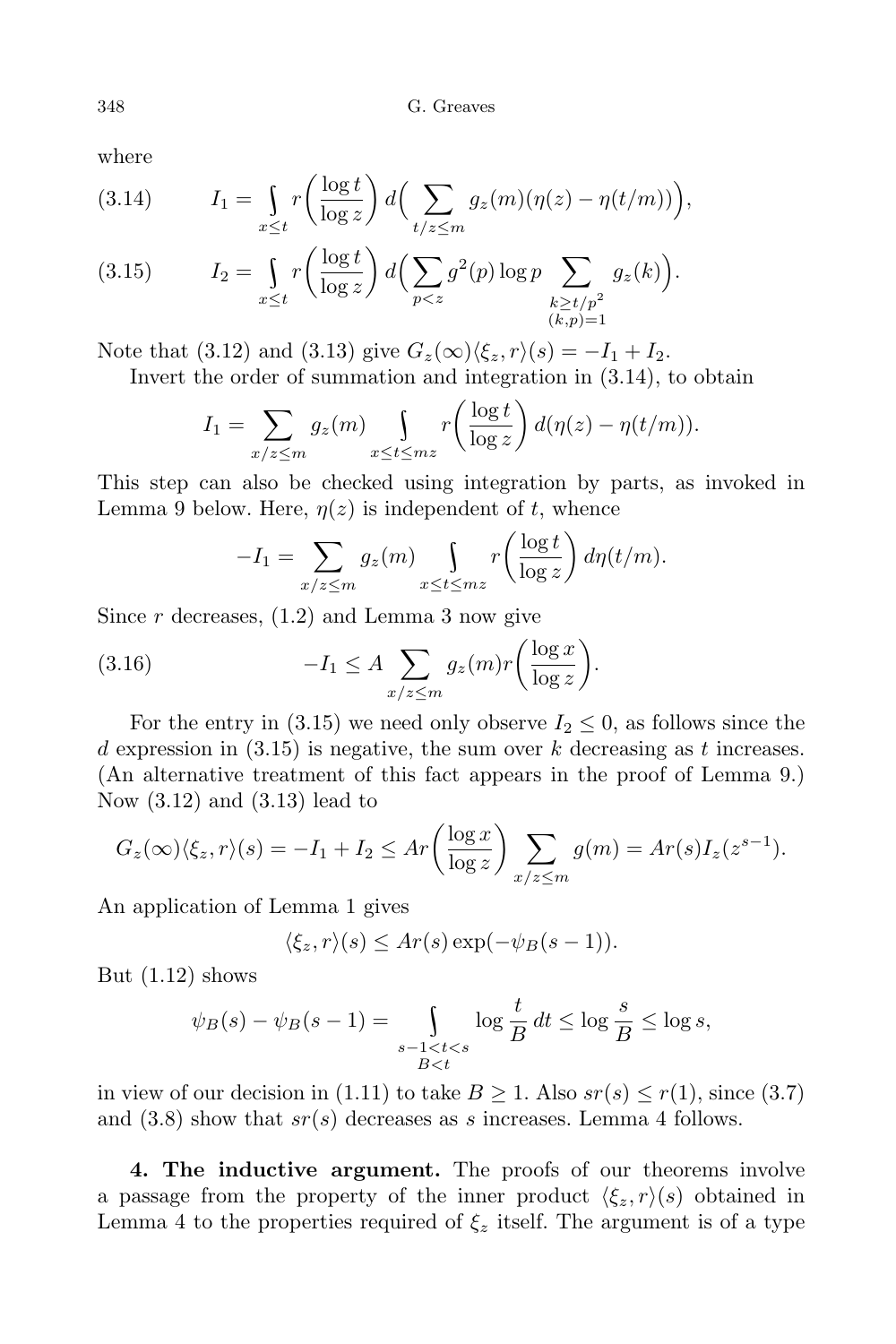used in *§*7 of [3], but for some of the results now stated more general versions are required. The structure of the argument is described by Lemma 6 below.

In the applications of the following lemmas the functions  $Q(s)$  and  $U(s)$ will differ only by continuous functions from positive or negative sums of the type  $\sum_{n \leq z^s} f(n)$ , so they will have only jump discontinuities, occurring where  $z^s$  is an integer. The case of Lemma 5 in which  $c \neq 0$  is not needed when  $\kappa \geq 1$ , but having proved it we will use it freely. A simpler version of Lemma 5 appeared in [3], in an easier context where  $c = 0$  and the function  $Q$ could not increase at its discontinuities, this being the case relevant to the case  $\kappa \geq 1$  of our Theorem 1.

LEMMA 5. Assume that  $Q(s)$  is continuous in  $s > 0$  apart from simple *jump discontinuities. Suppose that*  $c \geq 0$ ,  $Q(s) < cs^{\kappa-1}$  *when*  $0 < s \leq 1$  *and*  $\langle Q, r \rangle$ (*s*) < 0 *when s* ≥ 1*. Then*  $Q(s) < cs^{\kappa-1}$  *for all s* > 0*.* 

Initially we derive the case  $c = 0$  of Lemma 5. If this were false, then  $Q(s) \geq 0$  for some  $s \geq 1$ . Let  $s_1$  be the infimum of all such *s*. Then  $s_1 \geq 1$ and  $Q(s_1+) \geq 0$ , the symbol + indicating passage to the limit as  $s \to s_1$ through values exceeding *s*1.

Note, after reference to (3.10), that the assumption on  $\langle Q, r \rangle$  gives

(4.1) 
$$
sr(s)Q(s) < \kappa \int_{s-1}^{s} r(x+1)Q(x) dx \quad \text{when } s \ge 1.
$$

If *Q* is continuous at  $s_1$  then taking  $s = s_1$  gives  $Q(s_1) < 0$ , a contradiction. If *Q* is discontinuous at *s*<sup>1</sup> then passage to the limit gives

(4.2) 
$$
s_1 r(s_1) Q(s_1+) \leq \kappa \int_{s_1-1}^{s_1} r(x+1) Q(x) dx \leq 0.
$$

Hence  $Q(s_1+) \leq 0$ , so that in fact  $Q(s_1+) = 0$ , since  $Q(s_1+) \geq 0$  as already noted. Now (4.2) implies  $Q(x) = 0$  whenever  $s_1 - 1 < x < s_1$ , contrary to the definition of  $s_1$ , so that the suggested discontinuity at  $s_1$  cannot arise. This establishes the case  $c = 0$  of Lemma 5.

To deal with the case where  $c > 0$  note first that when  $s > 1$ ,

$$
c\int_{s-1}^{s} r(x+1)\cdot \kappa x^{\kappa-1} dx < cr(s) \int_{s-1}^{s} \kappa x^{\kappa-1} dx < cr(s)s^{\kappa},
$$

since  $r$  decreases. With  $(4.1)$  this shows

$$
sr(s)(Q(s) - cs^{\kappa-1}) < \kappa \int_{s-1}^{s} r(x+1)(Q(x) - cx^{\kappa-1}) \, dx.
$$

Define  $Q^*(t) = Q(t) - ct^{\kappa-1}$ . Then  $Q^*$  satisfies the hypotheses previously expressed for  $Q$  in the case  $c = 0$ . The corresponding conclusion now gives  $Q(s) - cs^{\kappa-1} < 0$  whenever  $s > 0$ . This establishes Lemma 5.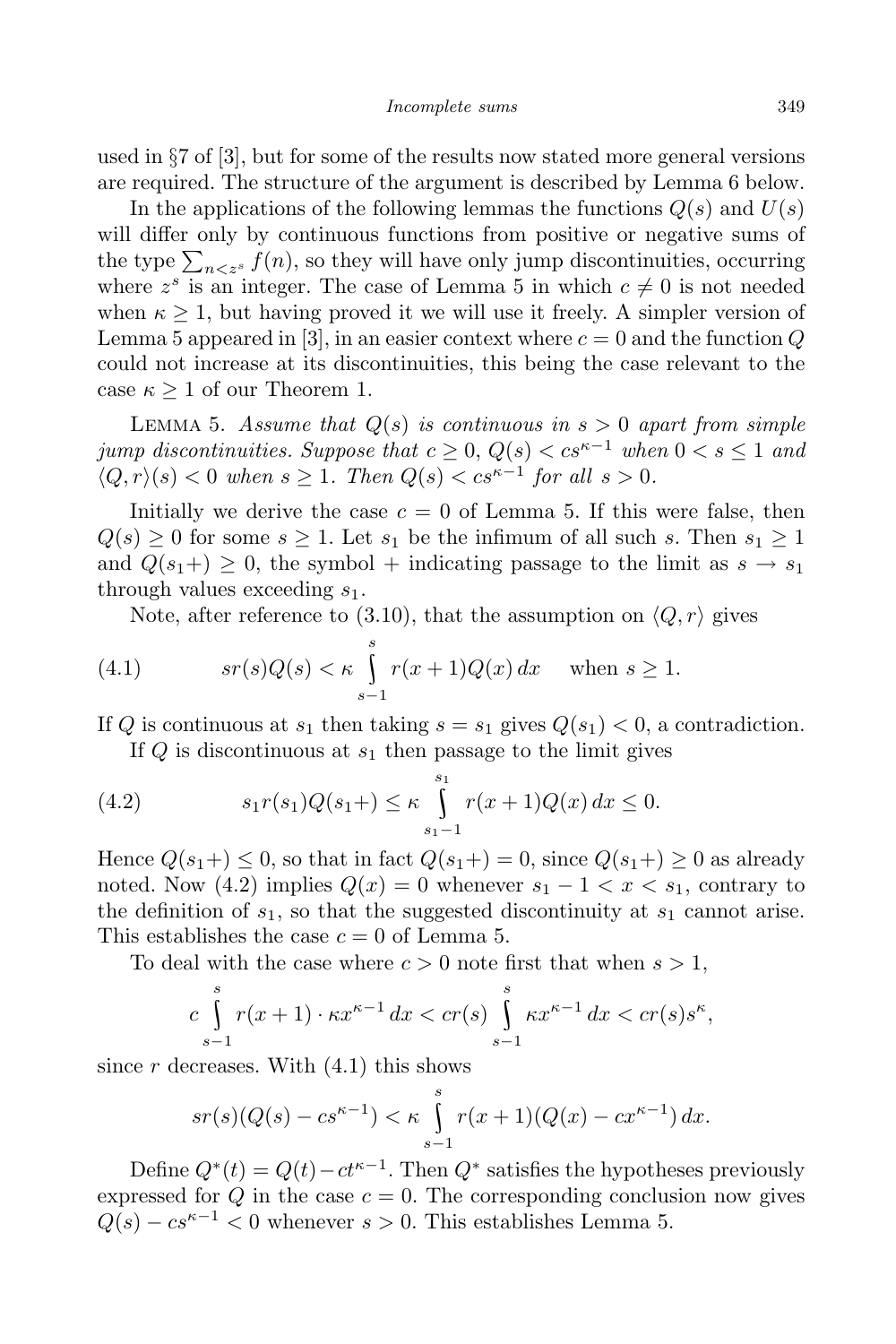LEMMA 6. *Suppose that*  $U_z(s)$  *is continuous in*  $s > 0$  *apart from simple jump* discontinuities, and that there is a constant  $c > 0$  *such that*  $U_z(s) \leq$ *cs*<sup> $κ-1$ </sup> *when* 0 < *s* ≤ 1*. Assume that*  $B \ge 1$  *as in* (1.11) *and* 

(4.3) 
$$
\langle U_z, r \rangle (s) < sr(s) f(s) e^{-\psi_B(s)} \quad \text{when } s \ge 1,
$$

*where*  $\psi_B(s)$  *is as in* (1.12), *r satisfies* (3.7),  $f(s) \geq 1$ , *and*  $f(s)$  *increases as s increases. Then*

$$
U_z(s) \le f(s)e^{-\psi_B(s) + O(B)} \quad when \ s \ge 1.
$$

Our proof of Lemma 6 invokes Lemmas 7 and 8. Lemma 7 is a variant of Lemma 4.2.8 from [3]. We give a self-contained proof as it is short. The author found the argument somewhere (possibly unpublished) in the writings of H. Iwaniec, but is currently unable to specify exactly where.

For Theorem 1, only the case  $f(s) = 1$  of Lemma 6 is relevant.

LEMMA 7. *Suppose*  $U^+(s) \geq 0$ , and that  $U^+$  is bounded and integrable  $\omega$  *on*  $s \geq 1$ *. Define*  $u(x) = U^+(x)e^{\phi(x)}$ , where  $\phi(x) = x \log x - Dx$  for some *constant*  $D > 0$ *. Then* 

$$
\frac{\kappa}{s} \int_{s-1}^{s} U^+(x) \, dx < \frac{1}{2} \, e^{-\phi(s)} \sup_{s-1 \le x \le s} u(x),
$$

*if*  $s/e^D$  *exceeds a suitable constant depending on*  $\kappa$ *.* 

Use the fact that  $\phi'(x) = \log x + 1 - D$  increases with *x*. Consequently  $\phi(s) - \phi(x) \le (s - x)\phi'(s)$  if  $s - 1 \le x \le s$ . Here  $u(x) \ge 0$ , and the expression to be estimated in Lemma 7 does not exceed

$$
\frac{\kappa}{s} e^{-\phi(s)} \int_{s-1}^{s} e^{\phi(s) - \phi(x)} u(x) dx \le \frac{\kappa}{s} e^{-\phi(s)} \int_{s-1}^{s} e^{(s-x)\phi'(s)} dx \sup_{s-1 \le x \le s} u(x)
$$

$$
\le \frac{\kappa e^{\phi'(s)}}{s\phi'(s)} e^{-\phi(s)} \sup_{s-1 \le x \le s} u(x),
$$

provided  $s > e^{D-1}$ , so that  $\phi'(s) > 0$ . But

$$
\frac{\kappa e^{\phi'(s)}}{s\phi'(s)}\leq \frac{\kappa e^{1-D}}{\log s+1-D}<\frac{1}{2}
$$

if log *s − D* is large enough, so Lemma 7 follows.

LEMMA 8. *Suppose that*  $h(s)$  *is bounded above on each interval*  $(0, S)$ *. If*

$$
h(s) < 1 + \frac{1}{2} \sup_{0 < x \le s} h(x) \quad \text{when } s > 0,
$$

*then*  $h(s)$  *is bounded above on*  $s > 0$ *.* 

Let  $h^*(s) = \sup_{0 \le x \le s} h(t)$ . Then  $h^*(s) \le 1 + \frac{1}{2}h^*(s)$ . This says that  $h^*(s) \leq 2$ , so Lemma 8 follows.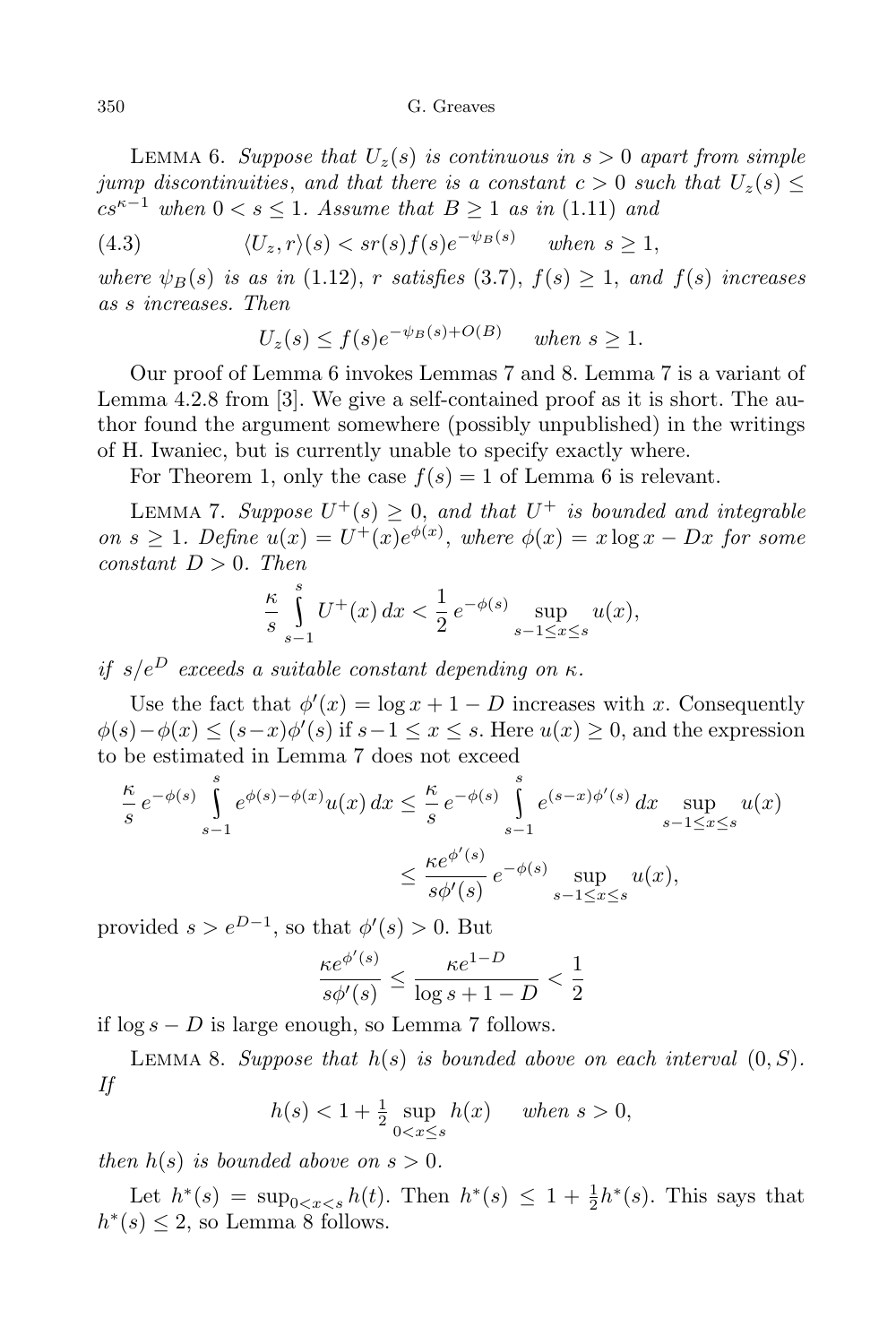We now prove Lemma 6. We may suppose  $s > c_0B$ , with a suitable constant  $c_0$  depending on  $\kappa$ . For when  $1 \leq s \leq c_0 B$  we find from (1.12) that  $\psi_B(s) = O(B)$ . Thus it suffices to show that  $U_z(s_0) \leq f(s_0)e^{O(B)}$  when *s*<sup>0</sup> ≤ *c*<sub>0</sub>*B*, uniformly in *B*. Define  $Q(s) = U_z(s) - c_1 f(s_0)$  when  $0 < s ≤ s_0$ , and take  $Q(s) = 0$  if  $s > s_0$ . Then, referring to (3.9) and (3.10) for the calculation of the inner product, we see that by choice of  $c_1$  with  $c_1 = e^{O(B)}$ we can ensure that for  $1 < s < s_0$ ,

$$
\langle Q, r \rangle(s) = \langle U_z, r \rangle(s) - c_1 f(s_0) < s r(s) f(s_0) e^{O(B)} - c_1 f(s_0) < 0,
$$

since  $sr(s)$  is bounded. For  $0 < s < 1$  we use only  $Q(s) < cs^{\kappa-1}$ . Then Lemma 5 gives  $Q(s_0) < cs_0^{\kappa-1}$ , so that

$$
U_z(s_0) < c s_0^{\kappa - 1} + c_1 f(s_0) = f(s_0) e^{O(B)},
$$

as was required when  $1 \leq s_0 \leq c_0 B$ .

Define  $U^+(x) = \max\{U_z(x), 0\}$ , so that  $U^+(x) \ge 0$ . When  $s > c_0 B$  we may argue as follows. Because of (3.10) the hypothesis of Lemma 6 gives

$$
sr(s)U_z(s) < \kappa \int_{s-1}^s U^+(x)r(x+1) \, dx + sr(s)f(s)e^{-\psi_B(s)}.
$$

In the integral, use  $r(x + 1) \leq r(s)$ , to obtain

(4.4) 
$$
sU_z(s) \leq \kappa \int_{s-1}^s U^+(x) dx + sf(s)e^{-\psi_B(s)}.
$$

We will take  $D = 1 + \log B$  in Lemma 7. Then  $\phi(s) + B = \psi_B(s)$ when  $s > B$  and  $\psi_B$  is as in (1.12). Now (4.4) gives

(4.5) 
$$
\frac{U_z(s)}{e^{-B}} < \frac{\kappa}{s} \int_{s-1}^s \frac{U^+(x)}{e^{-B}} \, dx + f(s) e^{-\phi(s)} \quad \text{when } s > B.
$$

Define *h* by  $U^+(s)/e^{-B} = h(s)e^{-\phi(s)}f(s)$ , so that  $h(s) \geq 0$ . Then  $u(x)/e^{-B} = h(x)f(x)$  in Lemma 7, which with (4.5) gives

$$
h(s)f(s)e^{-\phi(s)} < e^{-\phi(s)}\big(f(s) + \frac{1}{2}\sup_{s-1 \le x \le s} h(x)f(x)\big),
$$

provided  $s > c_2e^D$ , for a suitable constant  $c_2 = c_2(\kappa)$ . But  $f(x)$  increases with  $x$ , so this gives

$$
h(s) < 1 + \frac{1}{2} \sup_{s-1 \le x \le s} h(x),
$$

when  $s > c_2eB$ , as we have shown may be supposed in dealing with Lemma 6.

With Lemma 8, this gives  $U^+(s) \ll e^{B-\phi(s)}f(s)$  when  $s > c_0B$ . Since  $U_z(s) \leq U^+(s)$ , this completes the proof of Lemma 6.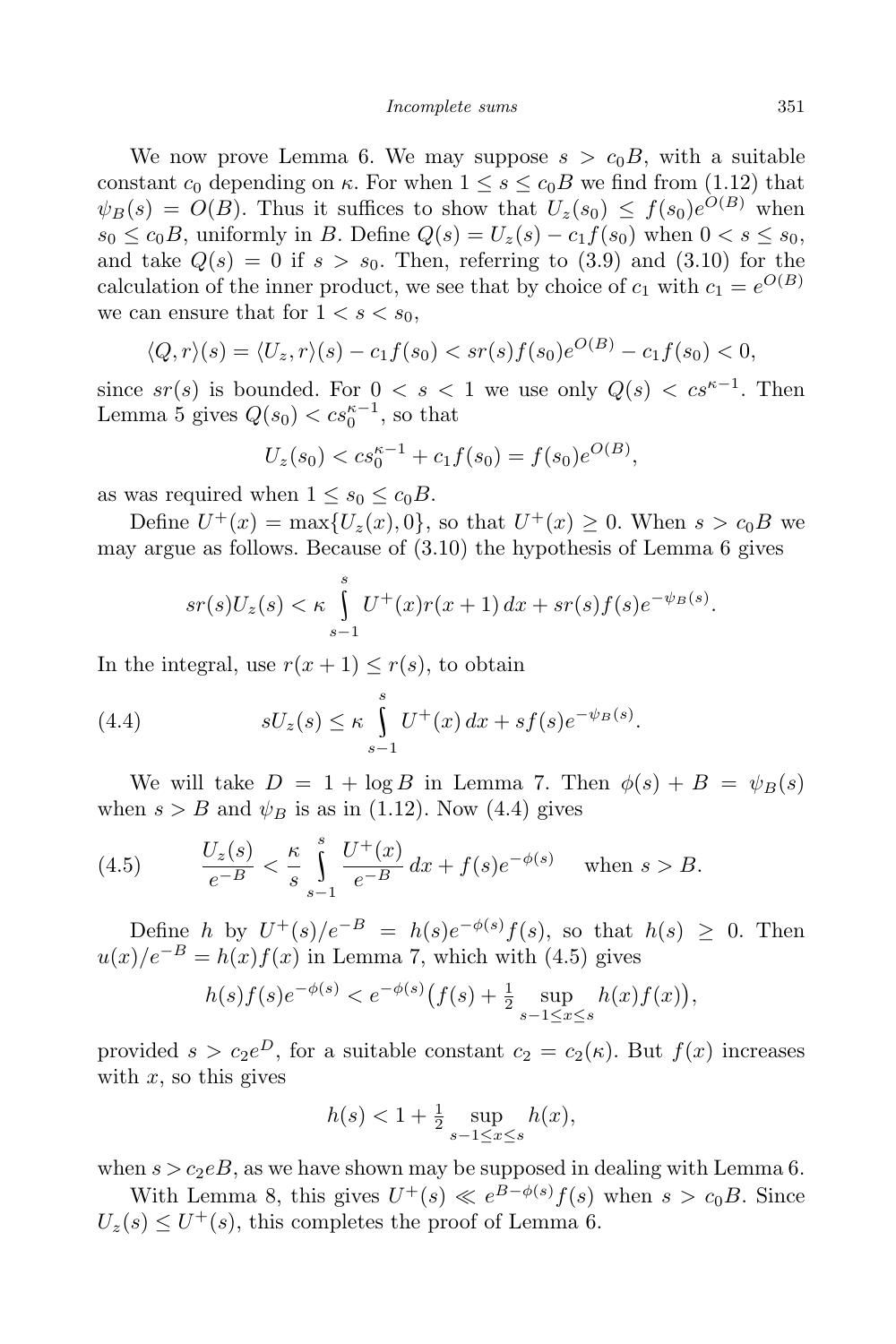**5. The proof of Theorem 1.** As previously indicated, the proof is of an inductive type. It begins by using the fact that the case  $s = 1$  of the theorem is already known. We discuss the proof of this special case in the Appendix.

The use of Lemma 6 when *s* is close to 1 requires knowledge of the situation in which  $0 < s \leq 1$ . Note from (1.4) that  $G_z(w) = G_w(w)$  when  $w < z$ . We will write  $w = z^s$  later. These considerations lead to

(5.1) 
$$
\frac{G_z(w)}{G_w(\infty)} = \frac{G_w(w)}{G_w(\infty)} \ge C\left(1 - O\left(\frac{A}{\log w}\right)\right) \quad \text{if } 2 \le w \le z.
$$

Here  $C = \sigma(1)$  is as described in (1.10).

We will need the relation between  $G_w(\infty)$  and  $G_z(\infty)$ . In fact, since  $w \leq z$ , we may use

(5.2) 
$$
\frac{G_z(\infty)}{G_w(\infty)} = \prod_{w \le p < z} (1 + g(p)) = \exp \sum_{w \le p < z} \log(1 + g(p)).
$$

When (1.2) holds we may apply Lemma 3 with  $E(t) = \eta(t)$ , to obtain

$$
\sum_{w \le p < z} g(p) = \int_{w \le t < z} \frac{1}{\log t} \, d(\kappa \log t + \eta(t)) \le \kappa \log \left( \frac{\log z}{\log w} \right) + \frac{A}{\log w}.
$$

Now (5.2) gives

$$
\frac{G_z(\infty)}{G_w(\infty)} \le \exp \sum_{w \le p < z} g(p) \le \left(\frac{\log z}{\log w}\right)^{\kappa} \exp \bigg(O\bigg(\frac{A}{\log w}\bigg)\bigg).
$$

If  $w \ge e^{cA}$  with *c* sufficiently large this gives

$$
\frac{G_w(\infty)}{G_z(\infty)} \ge \left(\frac{\log w}{\log z}\right)^{\kappa} \left(1 - O\left(\frac{A}{\log w}\right)\right).
$$

If  $w < e^{cA}$  then this inequality follows trivially since  $G_w(\infty)/G_z(\infty) \geq 0$ .

With (5.1) this gives, when we write  $w = z^s$ , so that  $0 < s \leq 1$ ,

$$
\frac{G_z(z^s)}{G_z(\infty)} \ge Cs^{\kappa} \left(1 - O\left(\frac{A}{s \log z}\right)\right) \ge \sigma(s) - O\left(\frac{As^{\kappa - 1}}{\log z}\right).
$$

Thus  $i_z(s) \leq i(s) + cAs^{\kappa-1}/\log z$  for some constant *c*. This says that  $\xi_z(s) \leq$  $cAs^{\kappa-1}$  when  $0 < s \leq 1$ . The *A*-dependence here is quite good, but this feature fades at the next step.

Apply Lemma 6 with  $U_z(s) = \xi_z(s)/A$ . Lemma 4 shows that (4.3) applies with  $f(s) = 1$ , so that Lemma 6 gives

$$
\xi_z(s) \le e^{-\psi_B(s) + O(B)} \quad \text{when } s \ge 1.
$$

But  $B = O(A)$  in the context of Theorem 1,  $\xi_z$  is as in (3.11) and  $i(s)$  is as in (3.5), so Theorem 1 follows.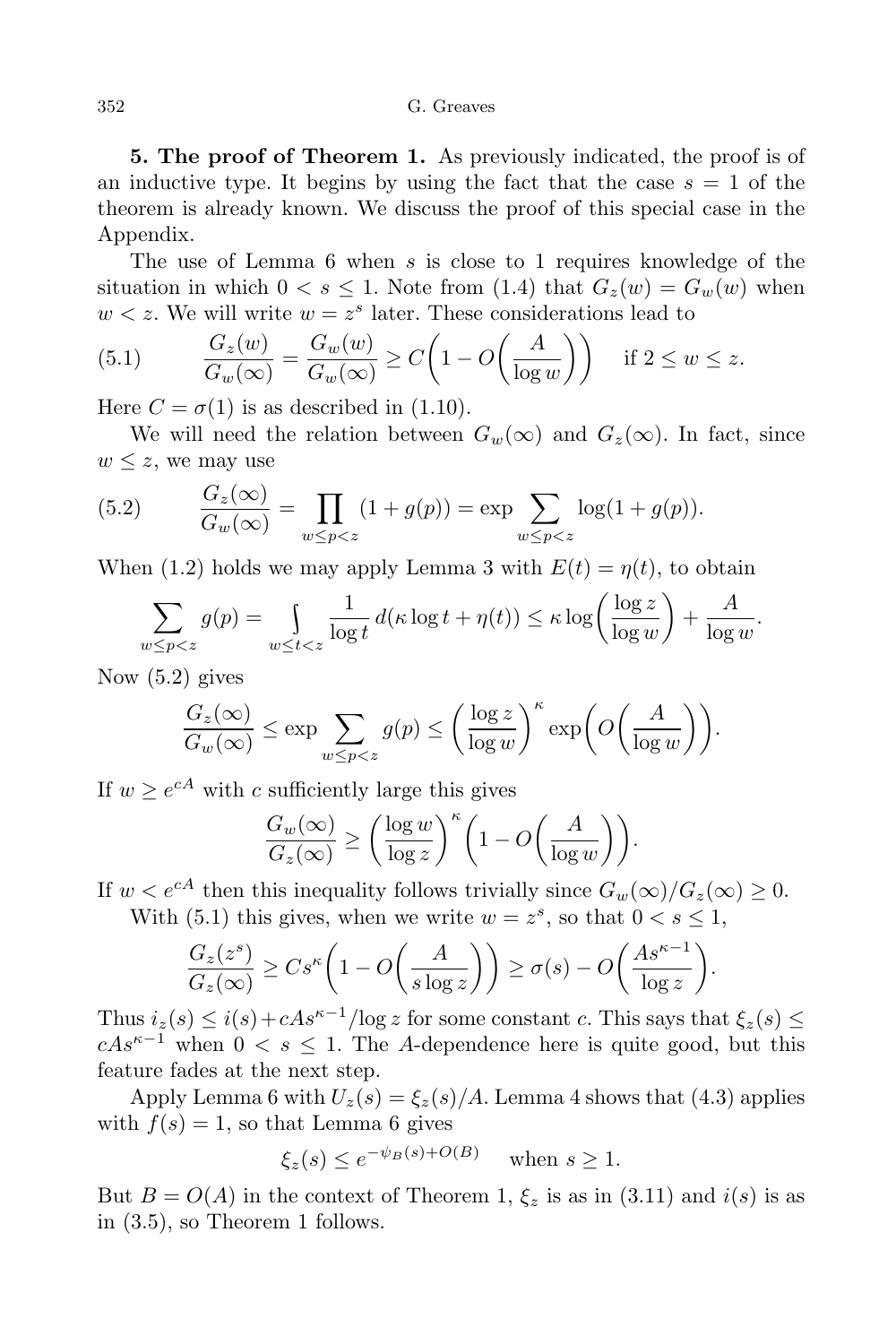*Incomplete sums* 353

**6. The proof of Theorem 2.** The two-sided nature of this theorem is perhaps more familiar, but its proof involves some additional complications. In the first place we replace Lemma 4 by the following analogue.

Lemma 9. *When* (1.5) *and* (1.11) *hold the inner product defined by* (3.10), (3.11) *and* (3.8) *satisfies*

$$
|\langle \xi_z, r \rangle(s)| \le 2As^2 r(s) \exp(-\psi_B(s)) \quad \text{if } s \ge 1,
$$

*where*  $\psi_B$  *is as in* (1.12).

 $\overline{\phantom{a}}$  $\overline{\phantom{a}}$  $\overline{1}$ 

The two-sided version of Lemma 3, which can be deduced by also applying it to *−E*, is that under the additional hypothesis

$$
|E(v) - E(u)| \le A \quad \text{ whenever } 2 \le u < v < z
$$

we find

$$
\left| \int_{x \le t \le y} f(t) \, dE(t) \right| < A \max\{f(x), f(y)\}.
$$

Proceed as in Lemma 4 as far as  $(3.16)$ . Then  $(1.11)$  implies that in this way we obtain

$$
|I_1| \le A \sum_{x/z \le m} g_z(m)r \bigg(\frac{\log x}{\log z}\bigg).
$$

To estimate  $I_2$  integrate  $(3.15)$  by parts, to obtain

$$
I_2 = \sum_{p < z} g^2(p) \log p \left\{ -r \left( \frac{\log x}{\log z} \right) \sum_{\substack{k \ge x/p^2 \\ (k,p)=1}} g_z(k) \right. \\ \left. + \sum_{x \le t} \sum_{\substack{k \ge t/p^2 \\ (k,p)=1}} g_z(k) \left| dr \left( \frac{\log t}{\log z} \right) \right| \right\}.
$$

Here, the integral (arising with a positive coefficient because *r* decreases) lies between 0 and

$$
\sum_{\substack{k \ge x/p^2 \\ (k,p)=1}} g_z(k) \int_{x \le t} dr \left( \frac{\log t}{\log z} \right) \Big|,
$$

in which we replaced the sum over *k* by its maximum value. Thus

$$
0 \ge I_2 \ge -\sum_{p < z} g^2(p) \log p \sum_{\substack{k \ge x/p^2\\(k,p)=1}} g_z(k) r \left( \frac{\log x}{\log z} \right).
$$

Now (1.6) gives

$$
|I_2| \le Ar \left(\frac{\log x}{\log z}\right) \sum_{k \ge x/z^2} g_z(k).
$$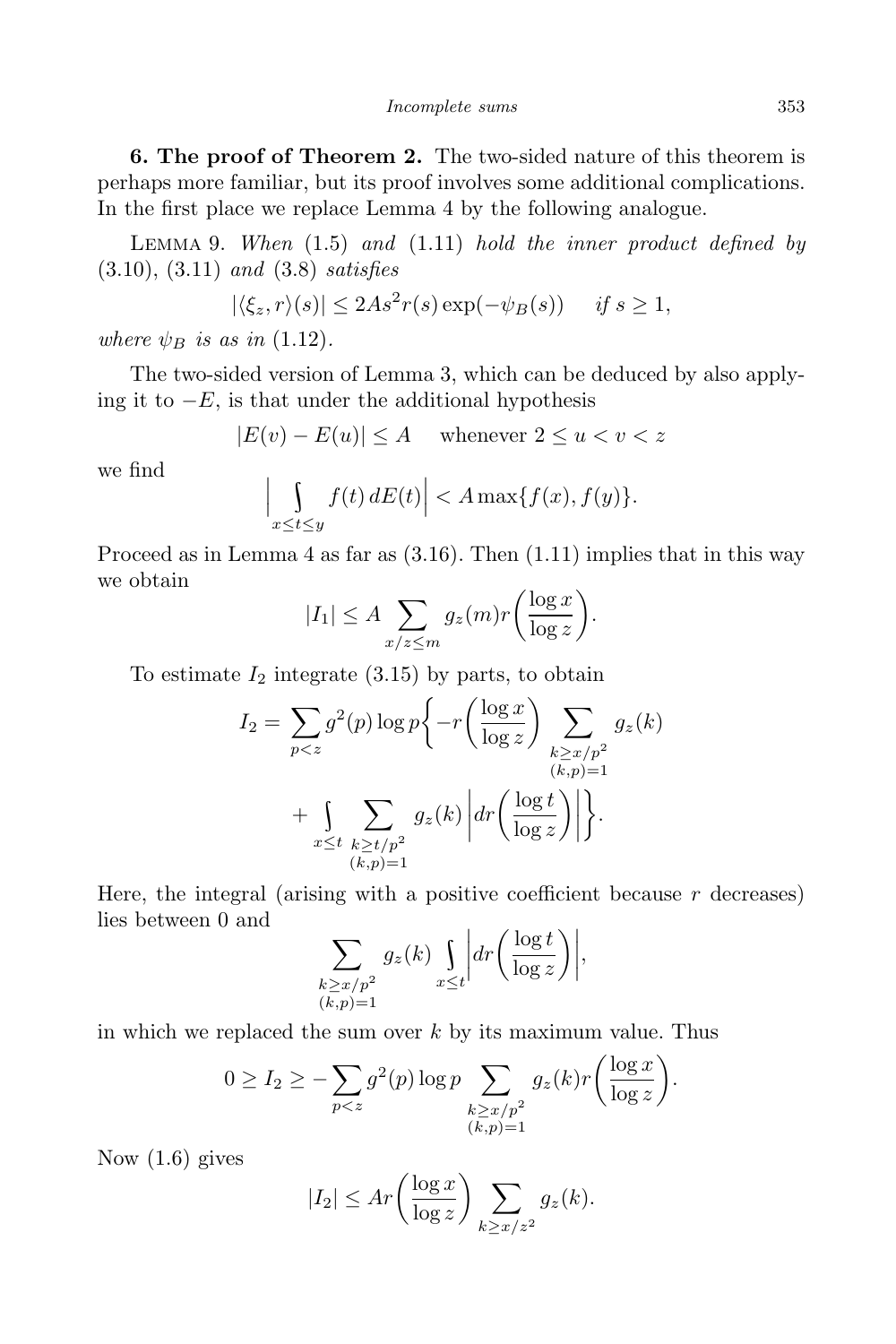354 G. Greaves

We complete the proof of Lemma 9 by arguing as with Lemma 4.

Continue by quoting the fact that the case  $s = 1$  of Theorem 2 was, in essence, established as Lemma 5.4 of  $[6]$ . Actually the argument in  $[6]$ started from a formulation slightly different from (1.1), but the effect of starting from (1.1) is to make the inference slightly simpler. Also, in [6] the assumption corresponding to (1.5) was of the form  $-L < η(v) - η(u) < A$ when  $1 \leq u \leq v$ , and only the *L*-dependence of the *O*-constants was made explicit. It is easy to check that the argument from [6] leads to the second of the two statements in (6.1). A somewhat different presentation along the lines of the appendix to this paper is also possible.

In place of (5.1) we now infer

(6.1) 
$$
\frac{G_z(w)}{G_w(\infty)} = \frac{G_w(w)}{G_w(\infty)} = C\left(1 + O\left(\frac{A}{\log w}\right)\right) \quad \text{if } 2 \le w \le z.
$$

For the relation between  $G_w(\infty)$  and  $G_z(\infty)$ , use

(6.2) 
$$
\frac{G_z(\infty)}{G_w(\infty)} = \prod_{w \le p < z} (1 + g(p)) = \exp \sum_{w \le p < z} \log(1 + g(p))
$$
\n
$$
= \exp \sum_{w \le p < z} (g(p) + O(g^2(p))).
$$

A partial summation from (1.1) and (1.5) gives

$$
\sum_{w \le p < z} g(p) = \int_{w < t \le z} \frac{1}{\log t} \, d(\kappa \log t + O(A)) = \kappa \log \left( \frac{\log z}{\log w} \right) + O\left( \frac{A}{\log w} \right).
$$

Proceeding from (1.6) we can infer

$$
\sum_{w \le p < z} g^2(p) \le \frac{1}{\log w} \sum_{w \le p < z} g^2(p) \log p \le \frac{A}{\log w}.
$$

Define  $\alpha = ce^A$  with *c* sufficiently large. Suppose first that  $w \geq \alpha$ . Then the use of  $(6.2)$  gives, when  $z > w$ ,

$$
\frac{G_z(\infty)}{G_w(\infty)} = \left(\frac{\log z}{\log w}\right)^{\kappa} \exp\bigg(O\bigg(\frac{A}{\log w}\bigg)\bigg).
$$

This implies the case in which  $z > w \geq \alpha$  of

(6.3) 
$$
\frac{G_w(\infty)}{G_z(\infty)} = \left(\frac{\log w}{\log z}\right)^{\kappa} \left(1 + O\left(\frac{e^{O(A)}}{\log w}\right)\right) \text{ when } 2 \le w < z,
$$

the outer *O*-symbols allowing the terms in question to have either sign. To obtain (6.3) when  $2 \leq w \leq \alpha$ , use a first-order version of (6.2) to find

(6.4) 
$$
\frac{G_w(\infty)}{G_\alpha(\infty)} = \exp \sum_{w \le p < \alpha} O(g(p)) = \left(\frac{\log \alpha}{\log z}\right)^{O(1)} e^{O(A)} = e^{O(A)}.
$$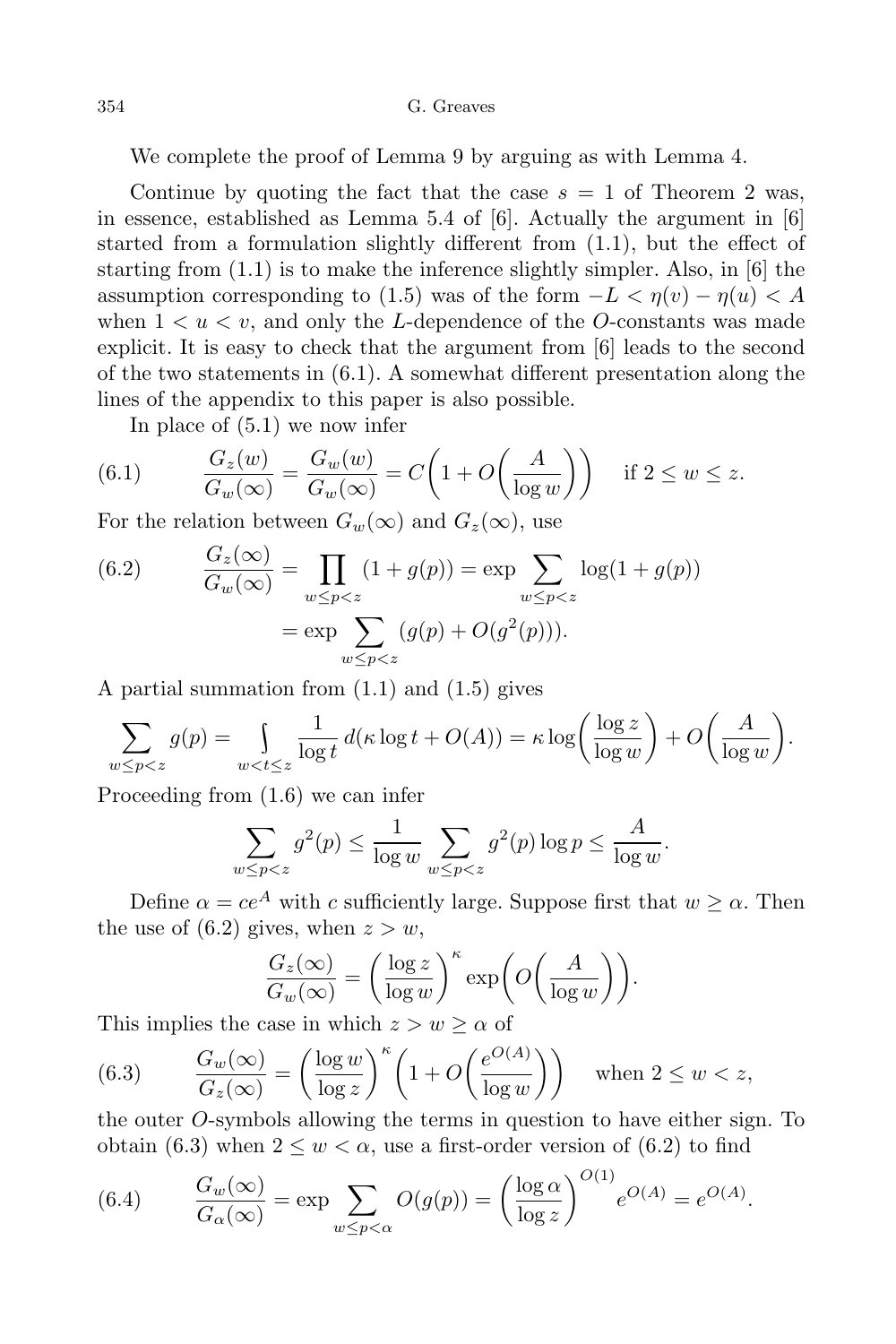With the case  $w = \alpha$  of (6.3) this gives

$$
G_w(\infty)/G_z(\infty) = e^{O(A)}/\log^{\kappa} z \quad \text{when } 2 \le w < \alpha.
$$

Hence (6.3) is valid whenever  $2 \leq w \leq z$ , since if  $z \leq \alpha$  it follows after replacing  $\alpha$  by  $z$  in (6.4).

Now write  $w = z^s$  and use (6.1) and (6.3). This gives, for  $0 < s \leq 1$ ,

$$
\frac{G_z(z^s)}{G_z(\infty)} = Cs^{\kappa} \left( 1 + O\left(\frac{e^{O(A)}}{s \log z}\right) \right) = \sigma(s) + O\left(\frac{e^{O(A)} s^{\kappa - 1}}{\log z}\right).
$$

The *A*-dependence, arising from considerations relating to small values of *w* which appear in this argument, is not very good, but it is not worse than those arising elsewhere from our use of Lemmas 7 and 6.

In the notation of  $(2.2)$  and  $(3.3)$ , this gives

$$
\frac{i_z(s)}{G_z(\infty)} = i(s) + O\left(\frac{e^{O(A)}s^{\kappa - 1}}{\log z}\right) \quad \text{when } 0 < s \le 1,
$$

with  $i(s) = 1 - \sigma(s)$  as in (3.5). Thus, in the notation (3.11), we have found there is a constant  $c_1$  such that  $|\xi_z(s)| \leq e^{c_1 A} s^{\kappa - 1}$  when  $0 < s \leq 1$ .

Now apply Lemma 6, twice, with  $U_z(s) = \pm \xi_z(s)/e^{c_1A}$ . Lemma 4 shows that (4.3) holds with  $f(s) = s$ , because  $r(s) = O(1/s)$ . Thus in either case the conditions of Lemma 6 are satisfied. This process yields the twosided inequality  $|\xi_z(s)| \leq s e^{-\psi_B(s) + O(A+B)}$ . Via (3.11) this leads to Theorem 2.

**7. Appendix.** The preceding treatment required separate proofs of Theorems 1 and 2 at the point  $s = 1$ . In principle, these were provided in [9] and  $[6]$  respectively, in the former case making use of the result from  $[6]$ and stating a result slightly weaker than that used in this paper. For this, one may use the more direct method given in [5], also described in [3], save that these accounts are incomplete. They can be corrected as follows. We need to assume  $(1.2)$ , which is stronger than the hypothesis stated in [3] and [5].

The text in [5] refers to

$$
E_n(y) = \sum_{p < y} g(p) \log p - \sum_{\substack{p < \sqrt{y} \\ (p,n)=1}} g^2(p) \log p - \kappa \log y
$$

$$
= \eta(y) - \sum_{\substack{p < \sqrt{y} \\ (p,n)=1}} g^2(p) \log p,
$$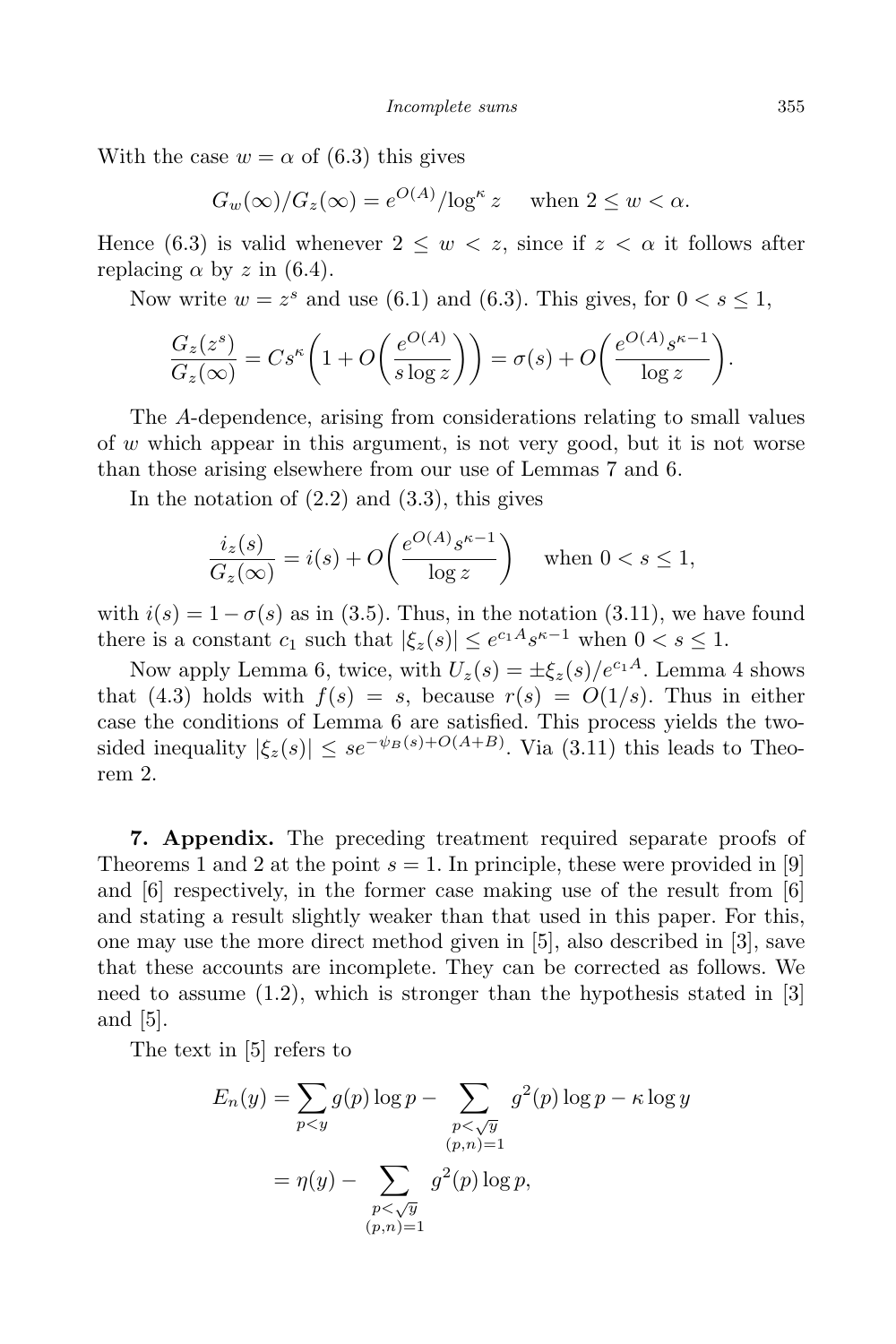in which (1.1) has been used. The identity

(7.1) 
$$
G(x) \log x - (\kappa + 1) \int_{1}^{x} G(t) \frac{dt}{t} = \delta(x) = \sum_{n < x} g(n) E_n\left(\frac{x}{n}\right),
$$

is obtained as in [6] (or see [5] or [3]), by the process used to derive Lemma 2 in this paper.

When  $u \leq v$  the hypothesis (1.2) gives

(7.2) 
$$
E_n(v) - E_n(u) = \eta(v) - \eta(u) - \sum_{\substack{\sqrt{u} \le p < \sqrt{v} \\ p \nmid n}} g^2(p) \log p \le A.
$$

Consequently Lemma 3 may be used with  $E(t) = E_n(t/n)$ .

The corresponding discussion in [3] was more involved because it initially referred to  $G_z(x)$  rather than to  $G(x) = G_x(x)$ , the specialisation to the case  $z = x$  not having been made at that stage.

In [3] and [5] the procedure is to work with  $H(x) = G(x)/\log^{\kappa} x$ , and to aim to establish an inequality related to Cauchy's convergence criterion,

(7.3) 
$$
H(y) - H(x) \le \frac{cA}{\log x} \sup_{x \le t < y} H(t),
$$

for some absolute constant *c*. The case *s* = 1 of Theorem 1 would then follow as in [3] or [5].

Because (7.1) gives

$$
\int_{2}^{x} \frac{d\delta(t)}{\log^{\kappa+1} t} = \int_{2}^{x} \frac{1}{\log^{\kappa+1} t} \left( \log t \, dG(t) - \kappa \, \frac{G(t)}{t} \, dt \right) = \int_{2}^{x} d \, \frac{G(t)}{\log^{\kappa} t},
$$

the equation (7.1) integrates to

$$
H(y) - H(x) = \int_{x}^{y} \frac{d\delta(t)}{\log^{\kappa+1} t} = \int_{x}^{y} \frac{1}{\log^{\kappa+1} t} d \sum_{1 \le n < t} g(n) E_n\left(\frac{t}{n}\right).
$$

The argument in [3] and [5] ignored the contribution to  $H(y) - H(x)$ arising from those  $g(n)$  with  $n < x$ . Since  $g(n)$  is independent of t, this contribution is

$$
\int_{x \le t < y} \frac{1}{\log^{\kappa+1} t} d \sum_{1 \le n < x} g(n) E_n \left( \frac{t}{n} \right) = \sum_{1 \le n < x} g(n) \int_{x \le t < y} \frac{1}{\log^{\kappa+1} t} dE_n \left( \frac{t}{n} \right)
$$

$$
\le \sum_{1 \le n < x} g(n) \frac{A}{\log^{\kappa+1} x} = \frac{AH(x)}{\log x},
$$

by  $(7.2)$  and Lemma 3. In conjunction with the treatment in [3] or [5] of the terms with  $n > x$  this gives the required estimate (7.3).